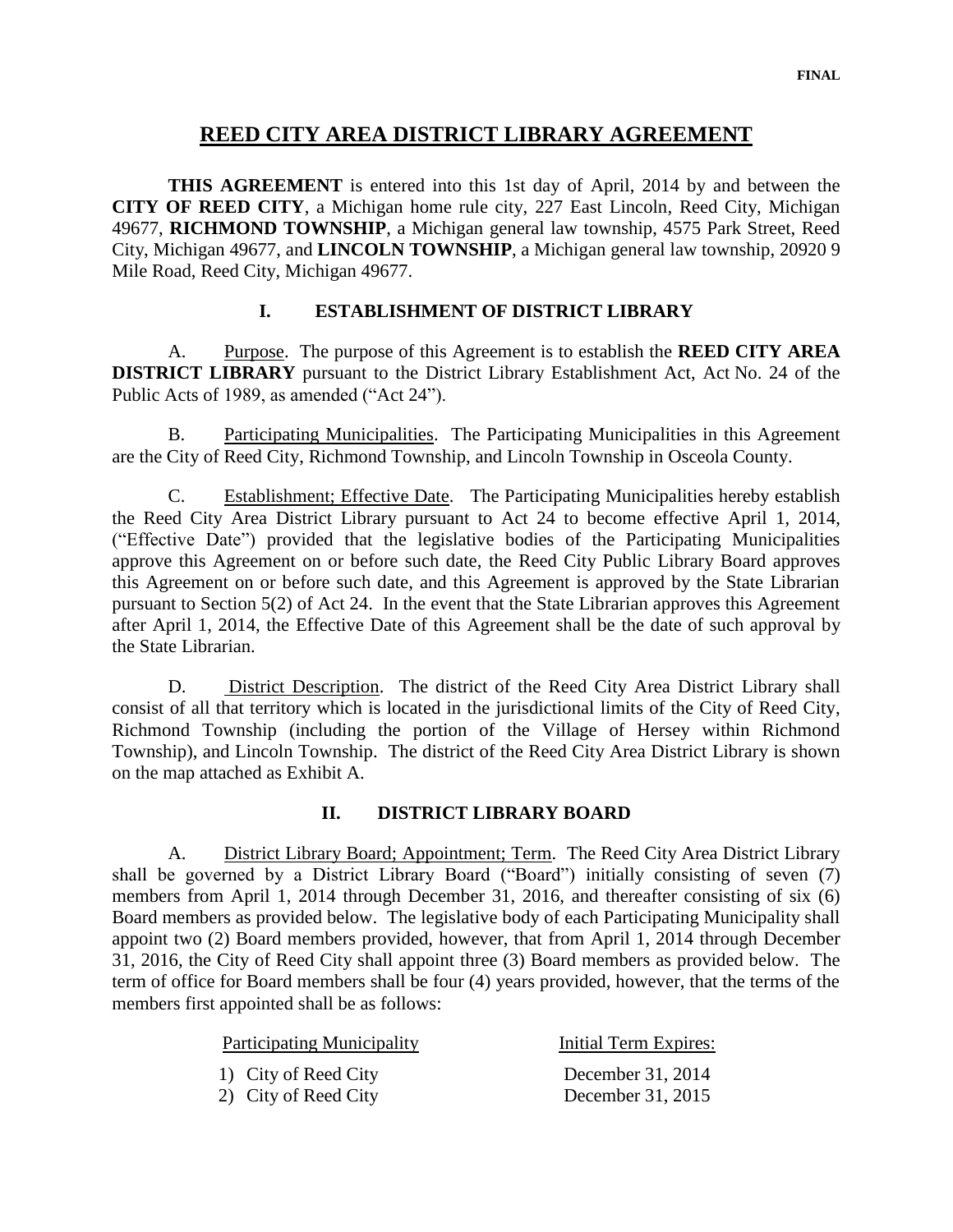| 3) City of Reed City | December 31, 2016* |
|----------------------|--------------------|
|                      |                    |
| 4) Richmond Township | December 31, 2014  |
| 5) Richmond Township | December 31, 2016  |
| 6) Lincoln Township  | December 31, 2015  |
| 7) Lincoln Township  | December 31, 2017  |

\*Upon expiration of this term, the City shall not make an appointment for a subsequent term for this Board position in order to reduce the number of Board members appointed by the City of Reed City to two (2) members and reduce the total number of Board members to six (6) members (two (2) Board members appointed by and representing each Participating Municipality), effective January 1, 2017 and thereafter.

As staggered terms expire, Board members shall be appointed for a term of four (4) years commencing January 1 of that year. Board members may be reappointed for successive terms at the discretion of the Participating Municipality. If a vacancy occurs in the office of Board member, the vacancy shall be filled by the Participating Municipality that appointed the member whose position is vacant and the Board member appointed to fill the vacancy shall serve the remainder of the unexpired term of office.

An individual appointed as a Board member shall be a qualified elector of the Participating Municipality that appoints the Board member on the date the appointment is made and shall be a resident of the Reed City Area District Library district as described in Section I.D. The office of Board member becomes vacant when a Board member dies, resigns, is convicted of a felony, is removed from office by the Governor pursuant to section 10 of article V of the Michigan Constitution of 1963, ceases to be a resident of the Reed City Area District Library district, or ceases to be a resident of the Participating Municipality that appointed the Board member.

B. District Library Board; General Powers. The Board shall be authorized and empowered to:

- 1. establish, maintain, and operate public libraries for the district;
- 2. exclusively control the expenditure of money deposited into the district library fund;
- 3. appoint and remove officers from among its members;
- 4. appoint and remove a librarian and necessary assistants and fix their compensation;
- 5. purchase, sell, convey, lease, or otherwise acquire or dispose of real or personal property, including, but not limited to, land contracts and installment purchase contracts;
- 6. erect buildings;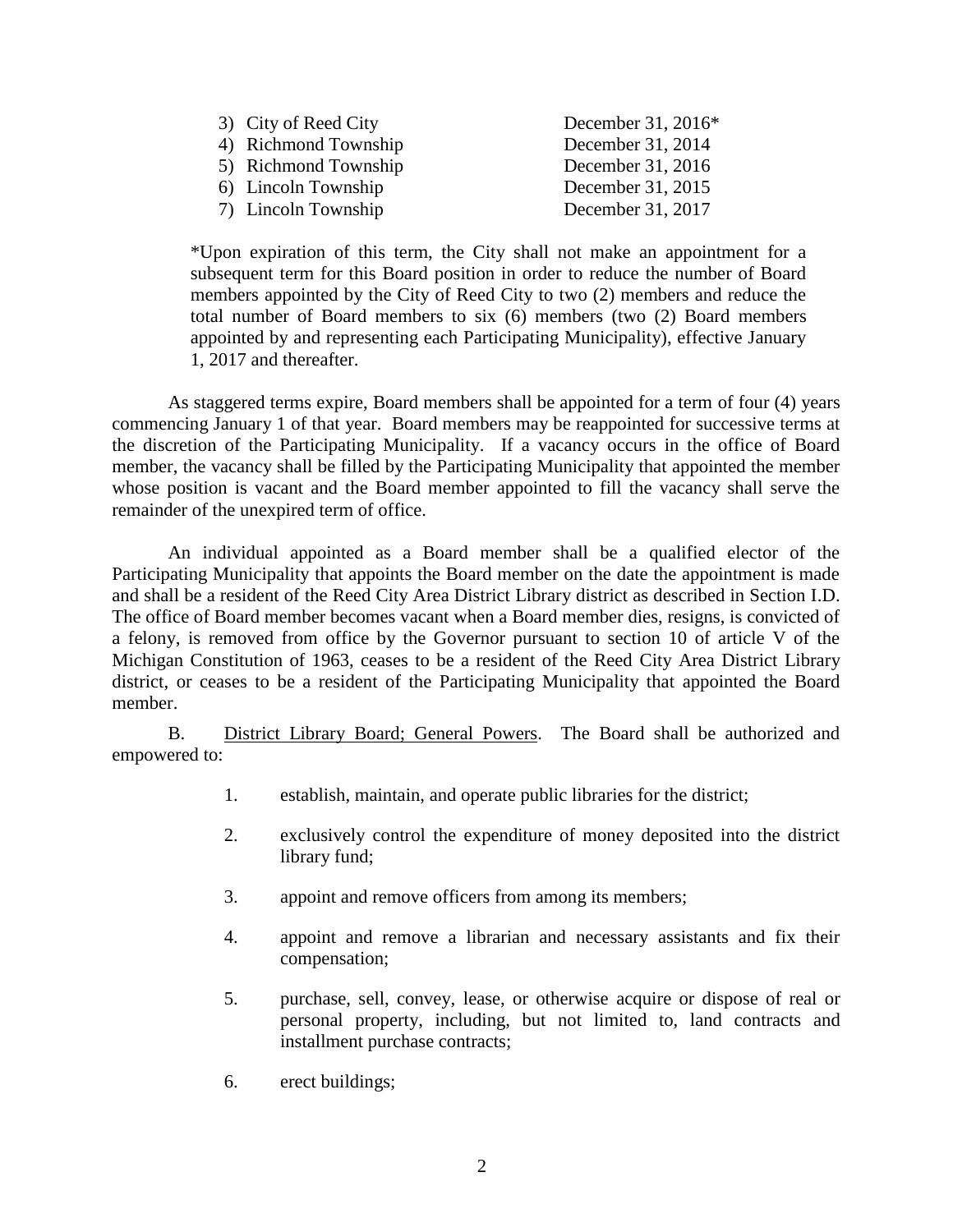- 7. supervise and control district library property;
- 8. enter into a contract to receive library–related service from or give libraryrelated service to a library or municipality within or without the district;
- 9. adopt bylaws and regulations, not inconsistent with this act, governing the board and the district library;
- 10. propose and levy upon approval of the electors a tax for support of the district library, as provided in Act 24;
- 11. borrow money pursuant to the district library financing act, Act No. 265 of the Public Acts of 1988;
- 12. issue bonds pursuant to the district library financing act, Act No. 265 of the Public Acts of 1988;
- 13. accept gifts and grants for the district library;
- 14. do any other thing necessary for conducting the district library service, the cost of which shall be charged against the district library fund; and
- 15. perform any other acts authorized by law.

C. District Library Board; Compensation. The Board may reimburse a board member for necessary expenses that the member incurs in the performance of official duties. The Board may compensate board members for attending meetings of the Board and shall include the amount of compensation in the annual budget.

## **III. DISTRICT LIBRARY FINANCIAL SUPPORT**

A. Termination Unless Millage Approval. This Agreement shall terminate and the Reed City Area District Library shall be abolished effective December 31, 2015, unless on or before November 30, 2015, the electors of the Reed City Area District Library District approve a district library millage at the rate of not less than 0.95 mill. In the event that this Agreement terminates pursuant to this Section, all net assets of the Reed City Area District Library (including, without limitation, all real property and personal property transferred pursuant to Article IV of this Agreement) shall be returned and transferred to the Reed City Public Library and public library service shall be provided to the residents of the district by the reestablishment, effective January 1, 2016 of the Reed City Public Library, the organization of which shall be the same as it existed on the day before the Effective Date of this Agreement as defined in Section I.C.

B. District Library Board; Budget. The Board shall annually determine the budget for the district library subject to the limitation pursuant to Section 13(1) of Act 24 that the obligations of the Participating Municipalities shall not exceed the amounts set forth in Section III.C. below.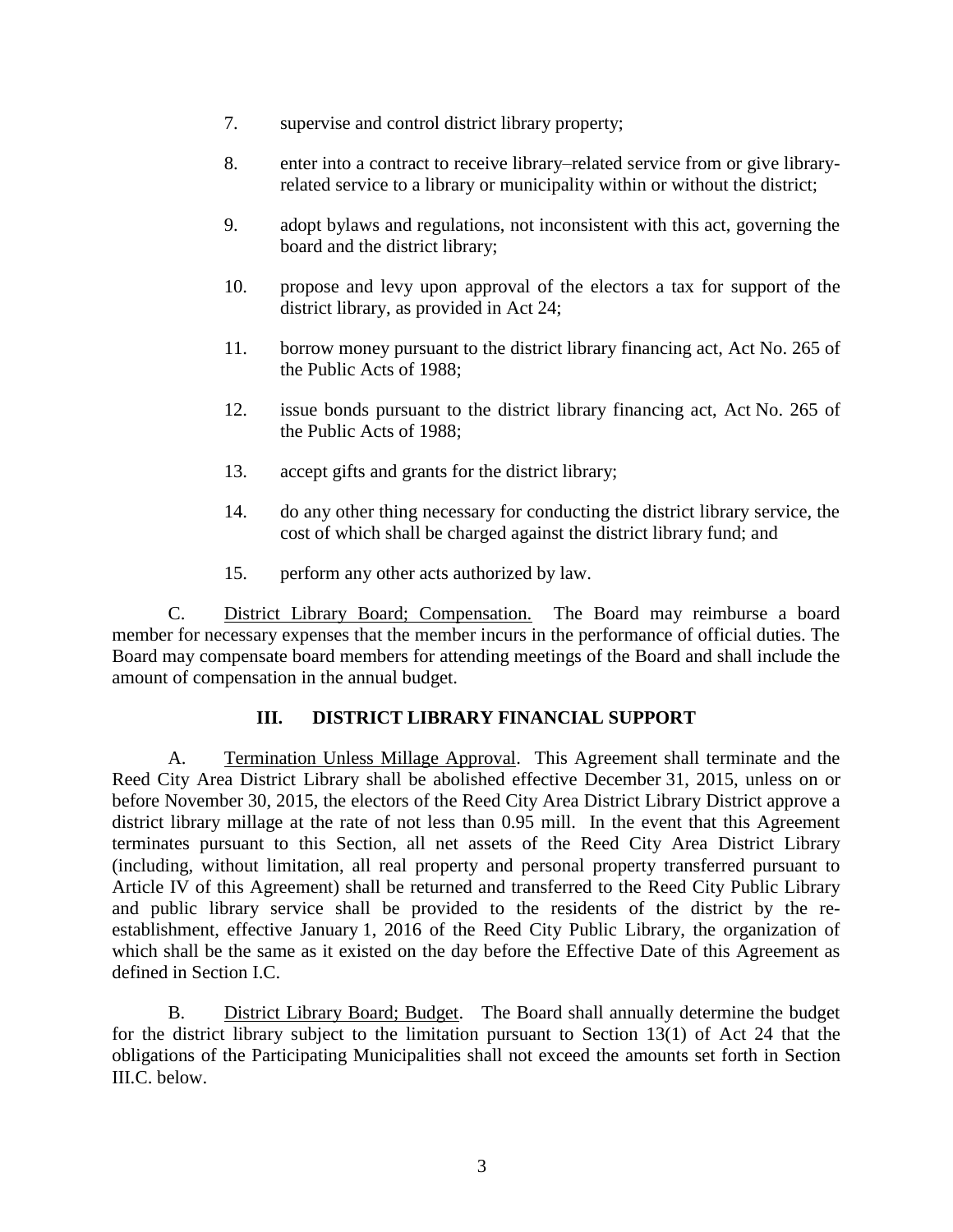C. Financial Support. The fiscal year of the Reed City Area District Library shall be July 1 through June 30 (provided, however, that the first fiscal year shall be a partial fiscal year from April 1, 2014 through June 30, 2014). Until the December 31 following the actual December 1 levy of a district library millage approved by the electors as herein provided or until December 31, 2015, whichever is earlier, the City of Reed City shall financially support the Reed City Area District Library by continuing to levy and collect the 0.9793 mill City library millage annually in July (subject to reduction only to the extent necessary to comply with any Headlee Amendment rollbacks in 2014 and 2015) and shall pay such collected amounts to the Reed City Area District Library within ten (10) days of the first and fifteenth day of each month. These payments of the City of Reed City shall be deposited into the district library fund which shall be subject to the exclusive control of the District Library Board. It is estimated that the City's library millage levy will generate revenues that are approximately 32% of the district library budget. Upon voter approval of a district library millage of not less than 0.95 mill on or before November 30, 2015, the City of Reed City shall have no obligation to provide financial support to the Reed City Area District Library as provided in this Section commencing with the January 1 next following the actual levy of the District Library millage. If a district library millage of not less than 0.95 mill is not approved by district library voters by November 30, 2015, the Reed City Area District Library shall terminate as provided in Section III.A. of this Agreement.

Until the December 31 following the actual December 1 levy of a district library millage approved by the electors as provided herein or until December 31, 2015, whichever is earlier, Richmond Township and Lincoln Township shall each financially support the Reed City Area District Library by the annual payment of funds not later than November 30 in both 2014 and 2015. These annual payments by the Townships shall be as follows:

| <b>Participating Municipality</b> | <b>Annual Funding Amount</b> |  |
|-----------------------------------|------------------------------|--|
| Richmond Township                 | \$5,500                      |  |
| Lincoln Township                  | \$1,500                      |  |

It is estimated that these annual payments will be approximately 7% percent of the district library budget. The annual obligations of the Townships set forth above for 2014 and 2015 shall be unconditional and shall supersede and replace the Townships' obligations under the Library Service Contract Agreements between the Townships and Reed City Public Library which are hereby terminated as of the Effective Date of this Agreement. The payments of the Townships set forth above shall be deposited into the district library fund which shall be subject to the exclusive control of the District Library Board.

The City of Reed City, Richmond Township, and Lincoln Township shall have no obligation to provide the financial support to the Reed City Area District Library as set forth above in this Section III.C. as of the December 31 following the actual December 1 levy of a district library millage of not less than 0.95 mill. If a district library millage of not less than 0.95 mill is not approved by electors by November 30, 2015, this Agreement shall terminate as provided in Section III.A. of this Agreement.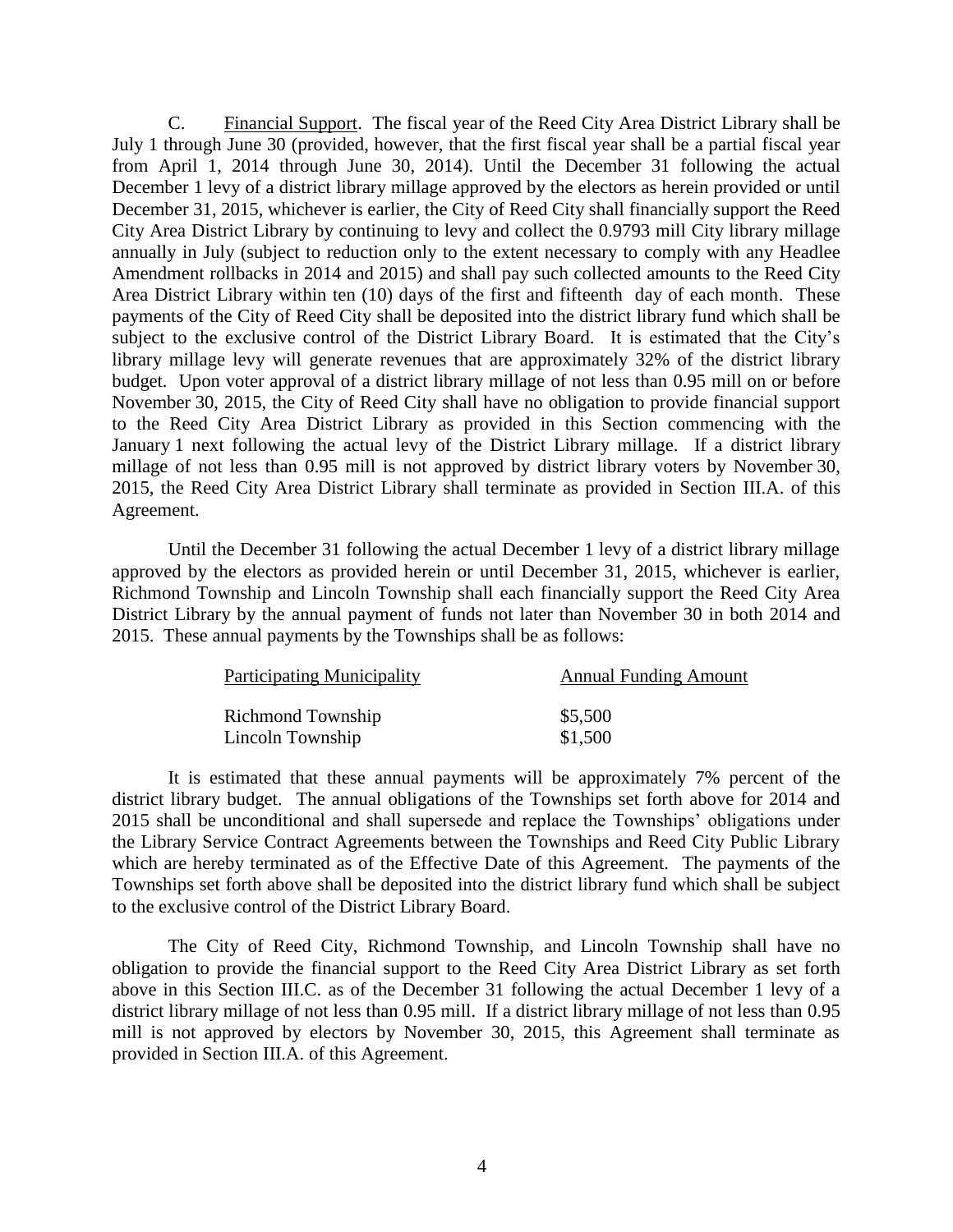Except as provided above, the Participating Municipalities shall have no obligation to provide financial support of the Reed City Area District Library. Nothing in this Agreement shall be construed to prohibit voluntary appropriations to the Reed City Area District Library by a Participating Municipality. To the extent that any moneys or property from any source whatsoever are received by any Participating Municipality designated for the operation and administration of library services or the acquisition of books and equipment, or real or other personal property for library use, such Participating Municipality shall transfer such moneys or property upon receipt thereof to the Reed City Area District Library.

In addition to a district library millage and the financial support of Participating Municipalities until the levy of a district library millage as provided above, the District Library shall be supported by penal fines, state aid payments, donations, gifts, and bequests and any other lawful sources of funding obtained by the District Library, all of which shall be under the exclusive control of the District Library Board.

## **IV. TRANSFER OF PROPERTY AND EMPLOYEES**

A. Transfer Agreements. Prior to the Effective Date of this Agreement, the City of Reed City and the Reed City Public Library shall execute the Property Transfer Agreement and the Assignment of Library Contracts substantially in the form attached hereto as Exhibits C and D, respectively, including any schedules thereto and all documents required to be executed to effectuate such agreements. Prior to the Effective Date of this Agreement, the City of Reed City shall execute the Library Management Contract substantially in the form attached hereto as Exhibits B and all documents required to be executed to effectuate such Contract. The Reed City Area District Library shall execute the Library Management Contract, the Property Transfer Agreement, and the Assignment of Library Contracts as soon as practicable after the Effective Date of this Agreement.

B. Transfer of Personal Property. Upon the Effective Date of this Agreement, and contingent upon agreement by the Reed City Area District Library Board to undertake the obligations specified in the Library Management Contract, the Property Transfer Agreement, and the Assignment of Library Contracts, substantially in the form attached to this Agreement as Exhibits B, C, and D, respectively, the City of Reed City and the Reed City Public Library shall transfer the personal property identified in the Property Transfer Agreement to the Reed City Area District Library, in the manner and subject to the terms and conditions specified in the Property Transfer Agreement.

C. Lease of Library Building. Upon the Effective Date of this Agreement and contingent upon the agreement of the Reed City Area District Library Board to undertake the obligations in the Library Management Contract, the Property Transfer Agreement, and the Assignment of Library Contracts, substantially in the form attached to this Agreement as Exhibits B, C, and D, respectively, the City of Reed City and the Reed City Public Library shall assign the lease of the Reed City Public Library building and premises to the Reed City Area District Library in accordance with Paragraph 3 of the Property Transfer Agreement.

D. Transfer of Real Property. Not later than the Effective Date of this Agreement, the Reed City Public Library shall execute a quitclaim deed to the City for the real property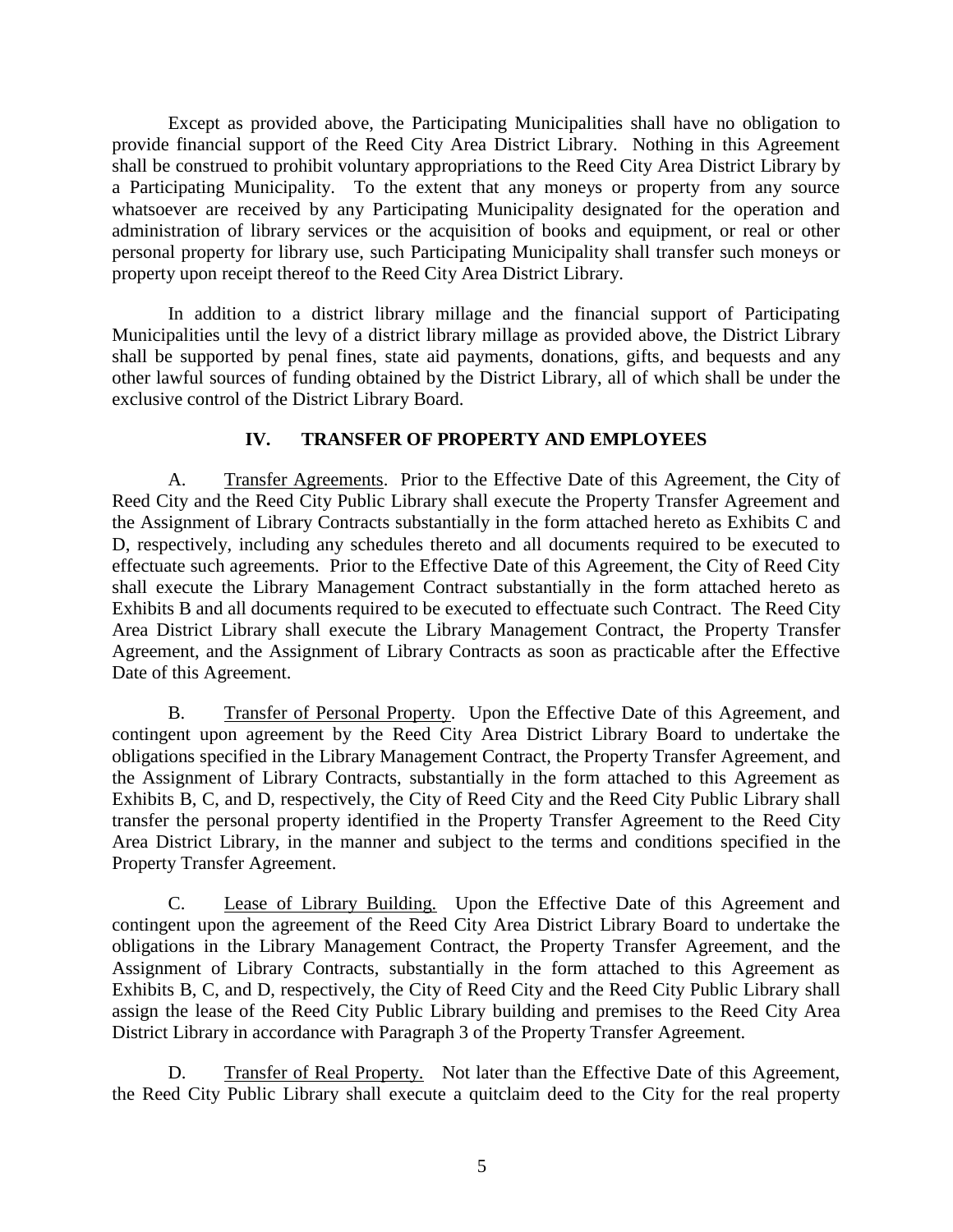located at 829 S. Chestnut for \$1.00 as provided in Section 4 of the Property Transfer Agreement attached as Exhibit C. The City of Reed City shall convey marketable title to the real property located at 829 S. Chestnut to the District Library for \$1.00 as provided in Section 4 of the Property Transfer Agreement attached as Exhibit C.

E. Transfer of Library Funds. Upon the Effective Date of this Agreement, and contingent upon the agreement of the Reed City Area District Library Board to undertake the obligations in the Library Management Contract, Property Transfer Agreement, and the Assignment of Library Contracts, substantially in the form attached to this Agreement as Exhibits B, C, and D, respectively, the City of Reed City and the Reed City Public Library shall transfer the balance of the funds of the Reed City Public Library to the district library fund of the Reed City Area District Library which shall be under the exclusive control of the District Library Board.

F. Assignment of Contracts. Upon the Effective Date of this Agreement and contingent upon the agreement of the Reed City Area District Library Board to undertake the obligations in the Library Management Contract, Property Transfer Agreement, and the Assignment of Library Contracts, substantially in the form attached to this Agreement as Exhibits B, C, and D, respectively, the City of Reed City and Reed City Public Library shall assign to the Reed City Area District Library all right, title and interest in and to all Reed City Public Library contracts including, but not limited to, those contracts described on Exhibit D attached hereto.

G. Assumption of Liabilities; Indemnification. As of the Effective Date of this Agreement, the Reed City Area District Library assumes all responsibility for operation and management of the properties transferred or conveyed herein for library purposes. The Reed City Area District Library assumes all liability, indebtedness and expenses for operation, maintenance, and improvements of the library facilities together with all claims arising on or after the Effective Date of this Agreement from the operation of the Library. The Reed City Area District Library shall defend, indemnify and hold harmless the Participating Municipalities from all claims and liabilities arising out of the operation, maintenance, and improvement of the Reed City Area District Library pursuant to this Agreement.

H. Employees. The Reed City Public Library shall cease to operate a city library as of the Effective Date of this Agreement, and the City of Reed City and the Reed City Public Library shall so notify all employees assigned to the Reed City Public Library (the "Library Employees") of the intent to cease operating a city library. As of the Effective Date of this Agreement and as a condition of the transfer of the real and personal property and the balance of the Reed City Public library fund to the District Library pursuant to this Agreement and the Property Transfer Agreement, the District Library Board shall offer employment to the Library employees with substantially the same compensation, seniority, wages, sick leave, vacation, and other benefits, if any, enjoyed by the Library Employees as of the day prior to the Effective Date of the District Library Agreement as set forth in Section I.C. above, and to pay all costs associated with the transfer as provided in the Property Transfer Agreement.

I. Library Dissolution. As of the Effective Date of this Agreement, the Reed City Public Library is hereby dissolved, subject to Section III.A. of this Agreement.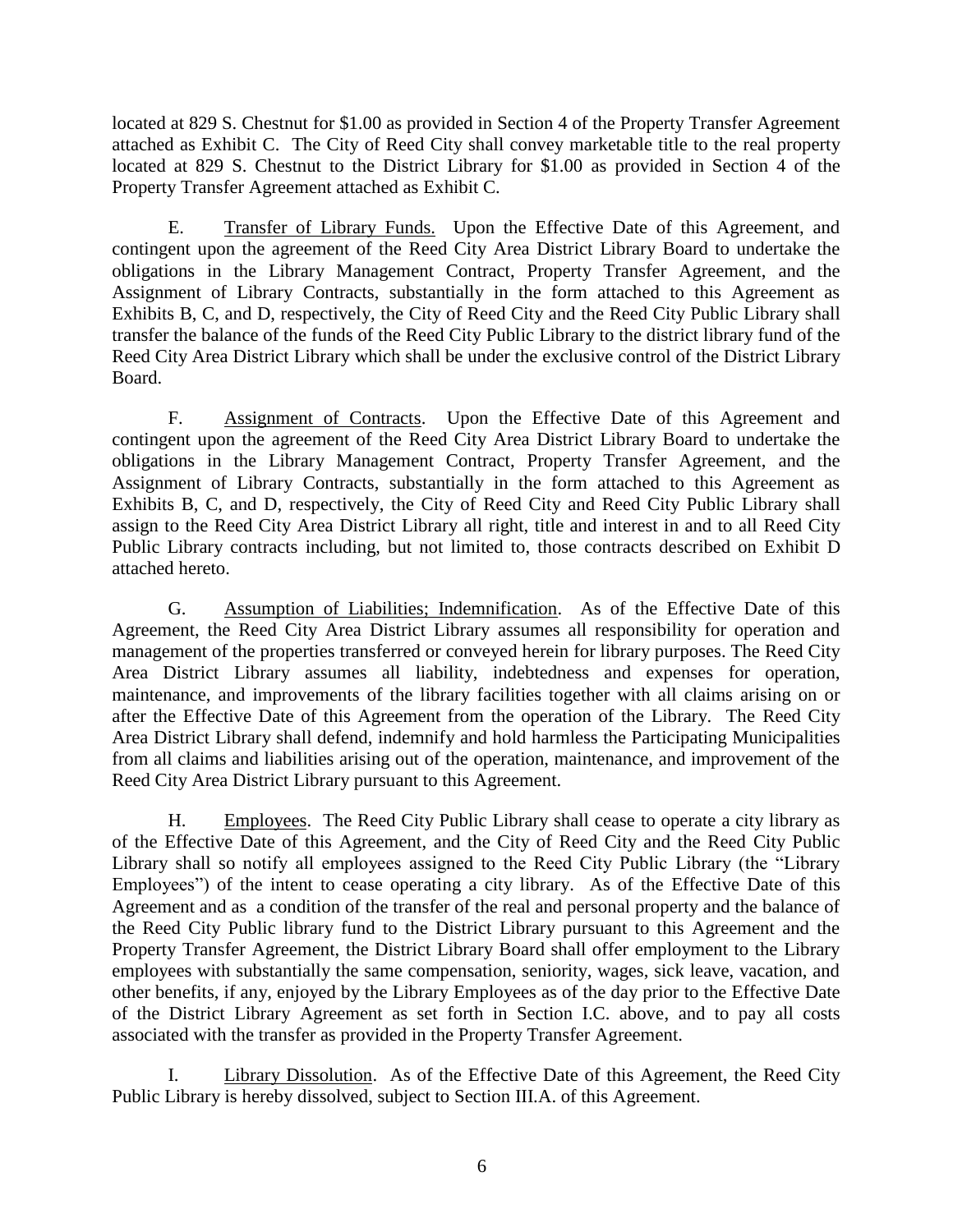#### **V. MISCELLANEOUS**

A. Term. This Agreement shall remain in effect unless and until all but one of the Participating Municipalities withdraw from the District Library as provided in Section V.B. below.

B. Withdrawal. A Participating Municipality may withdraw pursuant to the procedures set forth in Section 24 of Act 24, provided, however, that any resolution to withdraw before December 31, 2018 shall be null and void. In the event of a later withdrawal by a Participating Municipality that does not cause the termination of this Agreement pursuant to Section V. A. above, the withdrawing Participating Municipality shall not be entitled to any assets of the Reed City Area District Library, and all assets of the Reed City Area District Library shall remain the property of the Reed City Area District Library. In the event of a later withdrawal by a Participating Municipality that results in termination of this Agreement pursuant to Section V.A. above, the assets of the District Library shall be distributed to the City of Reed City for the re-establishment of the Reed City Public Library.

C. Amendment. This Agreement shall not be amended except by written agreement approved by the legislative bodies of all Participating Municipalities.

D. Governing Law. This Agreement shall be interpreted in accordance with the law of the state of Michigan.

E. Counterparts. This Agreement may be executed in two or more counterparts, each of which shall be deemed and all of which shall constitute one and the same agreement, and the signature of any party to any counterpart shall be deemed a signature to the Agreement and may be appended to any other counterpart.

## **PARTICIPATING MUNICIPALITIES:**

| <b>CITY OF REED CITY</b> | <b>LINCOLN TOWNSHIP</b> |  |
|--------------------------|-------------------------|--|
|                          |                         |  |
|                          |                         |  |
| Its: Mayor               | Its Supervisor          |  |
|                          |                         |  |
| Its: Clerk               | Its: Clerk              |  |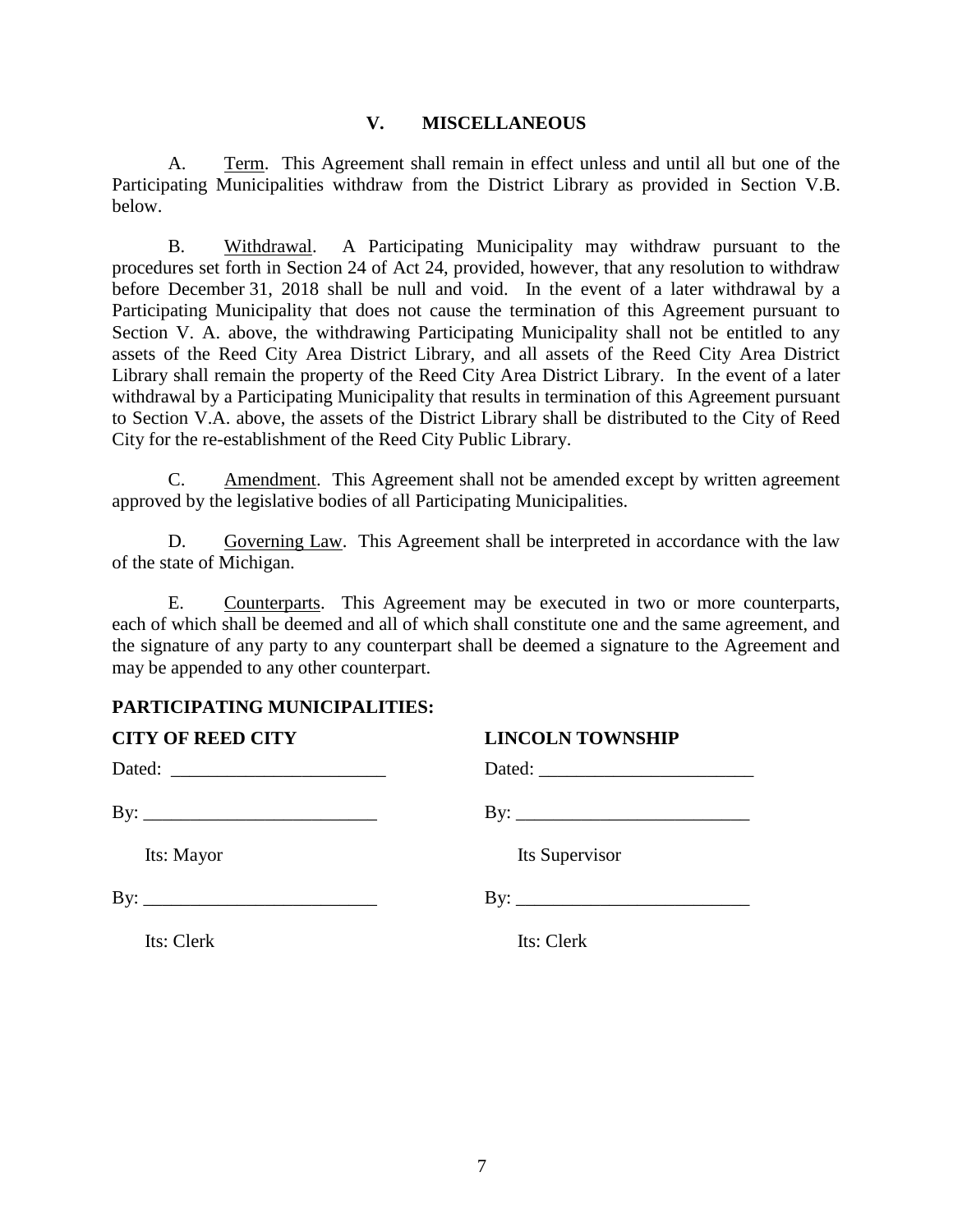## **RICHMOND TOWNSHIP**

Dated: \_\_\_\_\_\_\_\_\_\_\_\_\_\_\_\_\_\_\_\_\_\_\_

By: \_\_\_\_\_\_\_\_\_\_\_\_\_\_\_\_\_\_\_\_\_\_\_\_\_

Its Supervisor

By: \_\_\_\_\_\_\_\_\_\_\_\_\_\_\_\_\_\_\_\_\_\_\_\_\_

Its Clerk

The REED CITY AREA DISTRICT LIBRARY AGREEMENT is approved and accepted by the Reed City Public Library Board:

## **REED CITY PUBLIC LIBRARY**

| Its: $\frac{1}{\sqrt{1-\frac{1}{2}}\sqrt{1-\frac{1}{2}}\sqrt{1-\frac{1}{2}}\sqrt{1-\frac{1}{2}}\sqrt{1-\frac{1}{2}}\sqrt{1-\frac{1}{2}}\sqrt{1-\frac{1}{2}}\sqrt{1-\frac{1}{2}}\sqrt{1-\frac{1}{2}}\sqrt{1-\frac{1}{2}}\sqrt{1-\frac{1}{2}}\sqrt{1-\frac{1}{2}}\sqrt{1-\frac{1}{2}}\sqrt{1-\frac{1}{2}}\sqrt{1-\frac{1}{2}}\sqrt{1-\frac{1}{2}}\sqrt{1-\frac{1}{2}}\sqrt{1-\frac{1}{2}}\sqrt{1-\frac{1}{2}}\$ |  |
|---------------------------------------------------------------------------------------------------------------------------------------------------------------------------------------------------------------------------------------------------------------------------------------------------------------------------------------------------------------------------------------------------------------|--|
|                                                                                                                                                                                                                                                                                                                                                                                                               |  |
|                                                                                                                                                                                                                                                                                                                                                                                                               |  |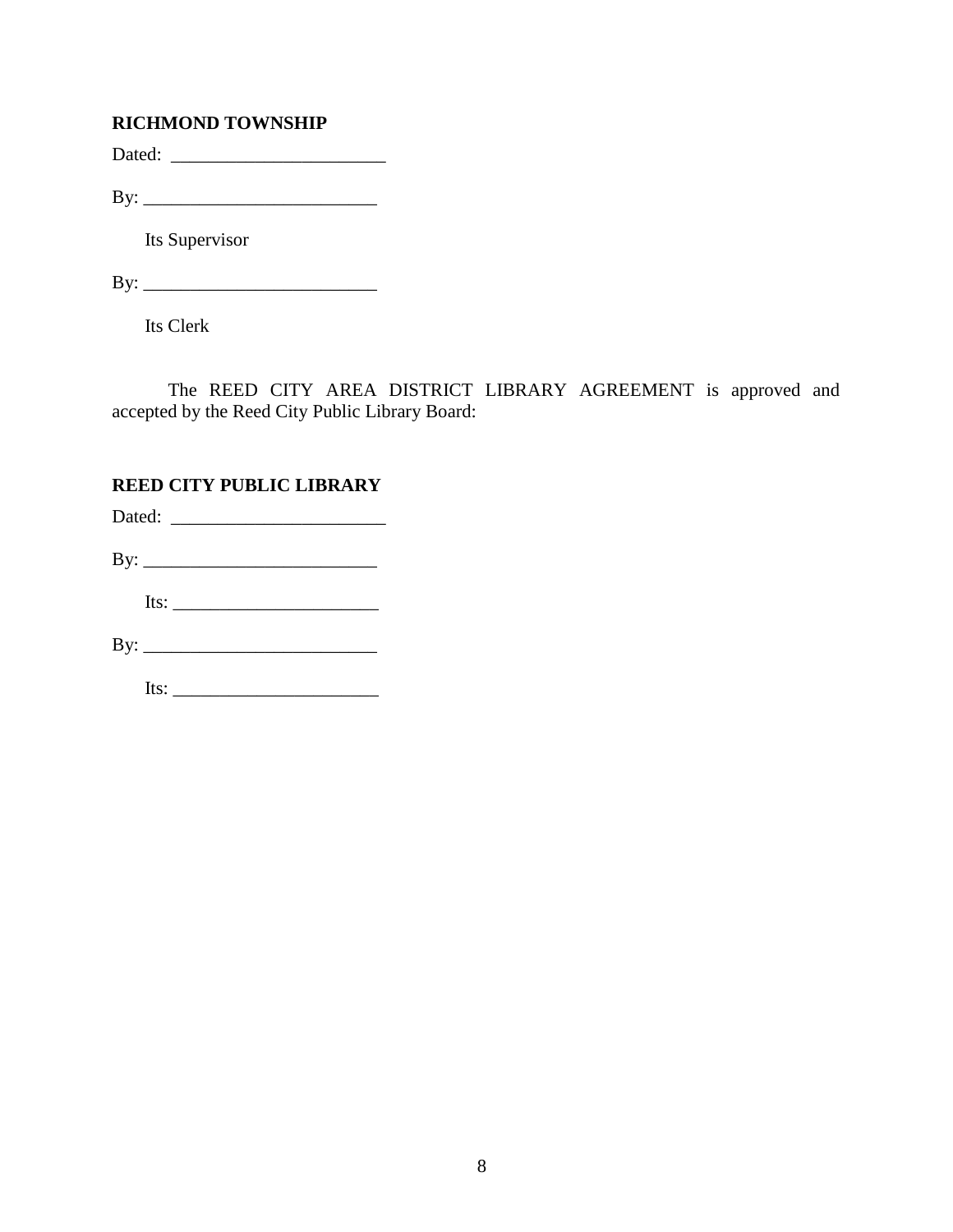# **EXHIBIT A**

# **MAP OF REED CITY AREA DISTRICT LIBRARY DISTRICT**

| HENDERSON<br>TWP.                       | WEXFORD COUNTY<br>CHERRY                                          | <b>"<i>哪</i> OSCEOLA COUNT</b>                          | LAM TWP. RICHLAND TWP.                                                                        | <b>MISSAUKEE COUNTY</b><br>RIVERSIDE TWP. CLAM UN          |                      |
|-----------------------------------------|-------------------------------------------------------------------|---------------------------------------------------------|-----------------------------------------------------------------------------------------------|------------------------------------------------------------|----------------------|
| DOVER TWP.                              | <b>BURDELL TWP</b><br><b>TUSTIN</b><br>展<br><b>T20N,R10W</b>      | <b>SHERMAN</b><br>TWP.<br><b>T20N,R09W</b>              | <b>HIGHLAND</b><br>TWP.<br><b>T20N, R08W</b>                                                  | MARION TWP<br><b>MARION</b><br><b>T20N,R07W</b>            | WINTER               |
| L<br>A<br>к<br>E<br>ELLSWORTH TWP.<br>c | <b>LE ROY</b><br>LE ROY TWP.<br>'TION.RIOW                        | ROSE<br>LAKE<br>TWP.<br>LEAR!<br><b>TI9N,R09W</b>       | <b>HARTWICK</b><br>TWP.<br><b>T19N,R08W</b>                                                   | <b>MIDDLE</b><br><b>BRANCH</b><br>TWP.<br><b>T19N,R07W</b> | READING<br>E         |
| o<br>U<br>N<br>т<br>Y<br>PINORA TWP.    | T18N,R10W                                                         | LINCOLN TWP. CEDAR TWP.<br><b>T18N, RD9W</b>            | OSCEOLA TWP.<br>T18NRp8W                                                                      | SYLVAN TWP.<br><b>T18N,RG7W</b>                            | c<br>۰<br>u<br>FREEM |
| CHASE TWP                               | <b>AREED CITY</b><br><b>RICHMOND</b><br>TWP.<br><b>T17N.R10WW</b> | HERSEY TWP.<br>Village of<br>HERSEY<br><b>T17N,R09W</b> | EVART<br>T17N, RD8W                                                                           | EVART TWP. ORIENT TWP.<br>T17N, R07W                       | GARFIE               |
| NEWAYGO                                 |                                                                   | <b>MECOSTA COUNTY</b>                                   |                                                                                               |                                                            | ISABI                |
| COUNTY<br><b>BARTON TWP.</b>            | <b>GREEN TWP.</b>                                                 | GRANT TWP.<br><b>KEY</b>                                | CHIPPEWATWP. FORKTWP.                                                                         |                                                            | COLDW.               |
| NORWICH TWP                             | BIG RAPIDS                                                        |                                                         | = Reed City Area District Library district boundary<br>= County borders<br>= Township borders |                                                            |                      |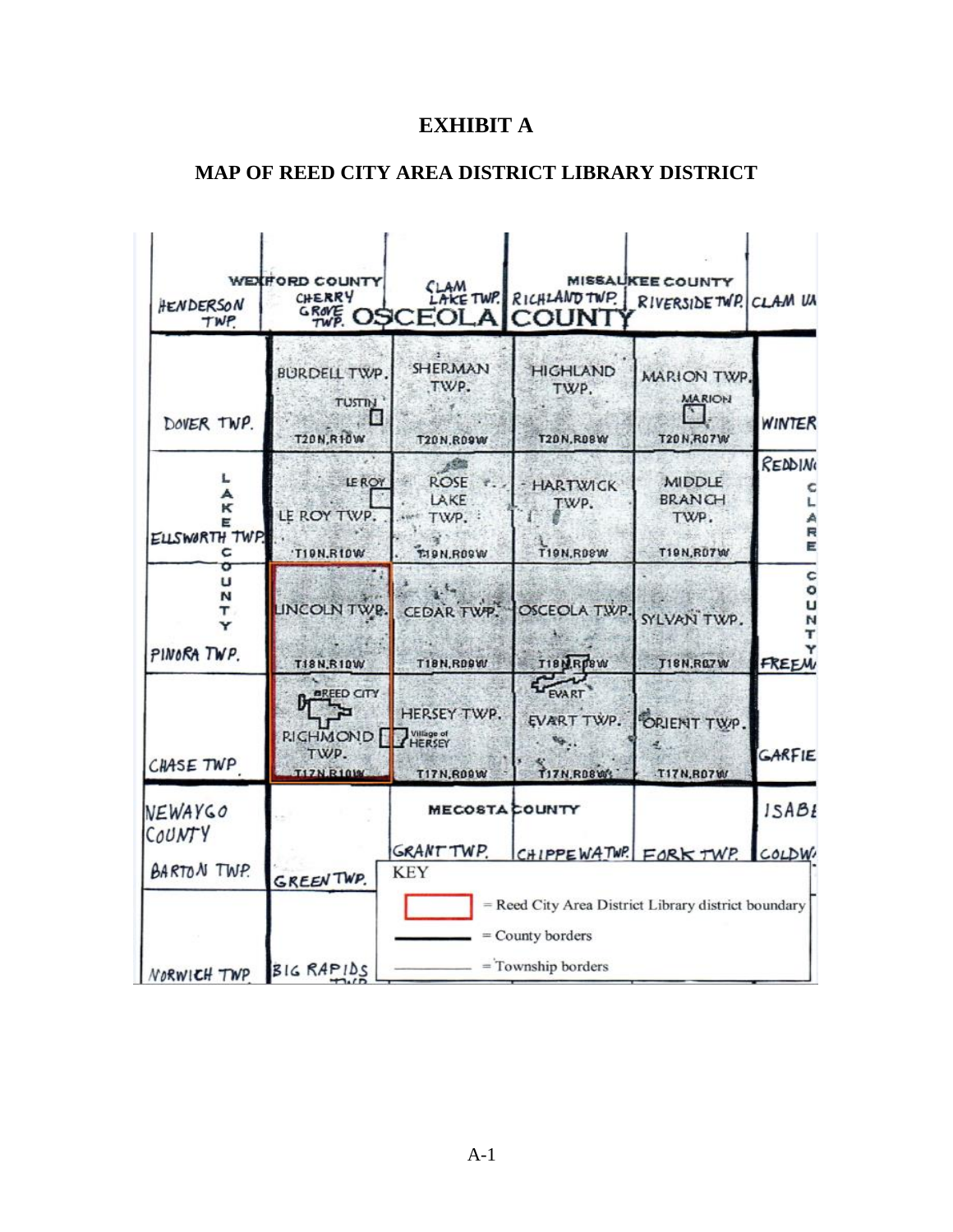#### **EXHIBIT B**

#### **LIBRARY MANAGEMENT CONTRACT**

**THIS AGREEMENT**, entered into as of the 1st day of April, 2014 (the "Effective Date"), by and between the **CITY OF REED CITY** (the "City") and **REED CITY AREA DISTRICT LIBRARY** (the "Library"), a district library established pursuant to the District Library Establishment Act.

#### **WITNESSETH:**

WHEREAS, the Library has been established for the purpose of operating a public library in the Library's district pursuant to the Reed City Area District Library Agreement (the "District Library Agreement") entered into by and among the City of Reed City, Richmond Township, and Lincoln Township; and

WHEREAS, the parties to this Agreement desire to cooperate in administering the operation and maintenance of the Library for the purposes of providing uninterrupted library service to the residents of the Library district during the period from the Effective Date of the District Library Agreement until the December 31 following approval of the District Library millage by electors or until termination of the District Library Agreement for failure to obtain approval of a District Library millage as provided in Section III.A. of the District Library Agreement, whichever is earlier ("Interim Period"); and

WHEREAS, the parties desire to enter into a contract whereby, during the Interim Period, the City will provide personnel and fiscal agency services to the Library.

NOW, THEREFORE, in consideration of the mutual promises and covenants hereinafter set forth, it is mutually agreed as follows:

- 1. The City is hereby recognized as the Fiscal Agent with respect to the operation and maintenance of the Library.
- 2. The City hereby agrees to act as Fiscal Agent, and to perform the duties of Fiscal Agent described in this Agreement and in the statutes, rules, regulations and court decisions applicable to the operation of the Library, subject to the following conditions:
	- a. As Fiscal Agent, the City shall carry out its obligations under this Agreement using the same degree of care and skill it would use in the conduct of its own affairs.
	- b. The City shall not be responsible for any statement, warranty or representation made by the Library to the public during the administration of library services.
	- c. As to the existence or nonexistence of any fact or as to the sufficiency or validity of any instrument, paper, or proceeding, the City shall, in performing its function as Fiscal Agent, be entitled to rely on a certificate signed by a duly authorized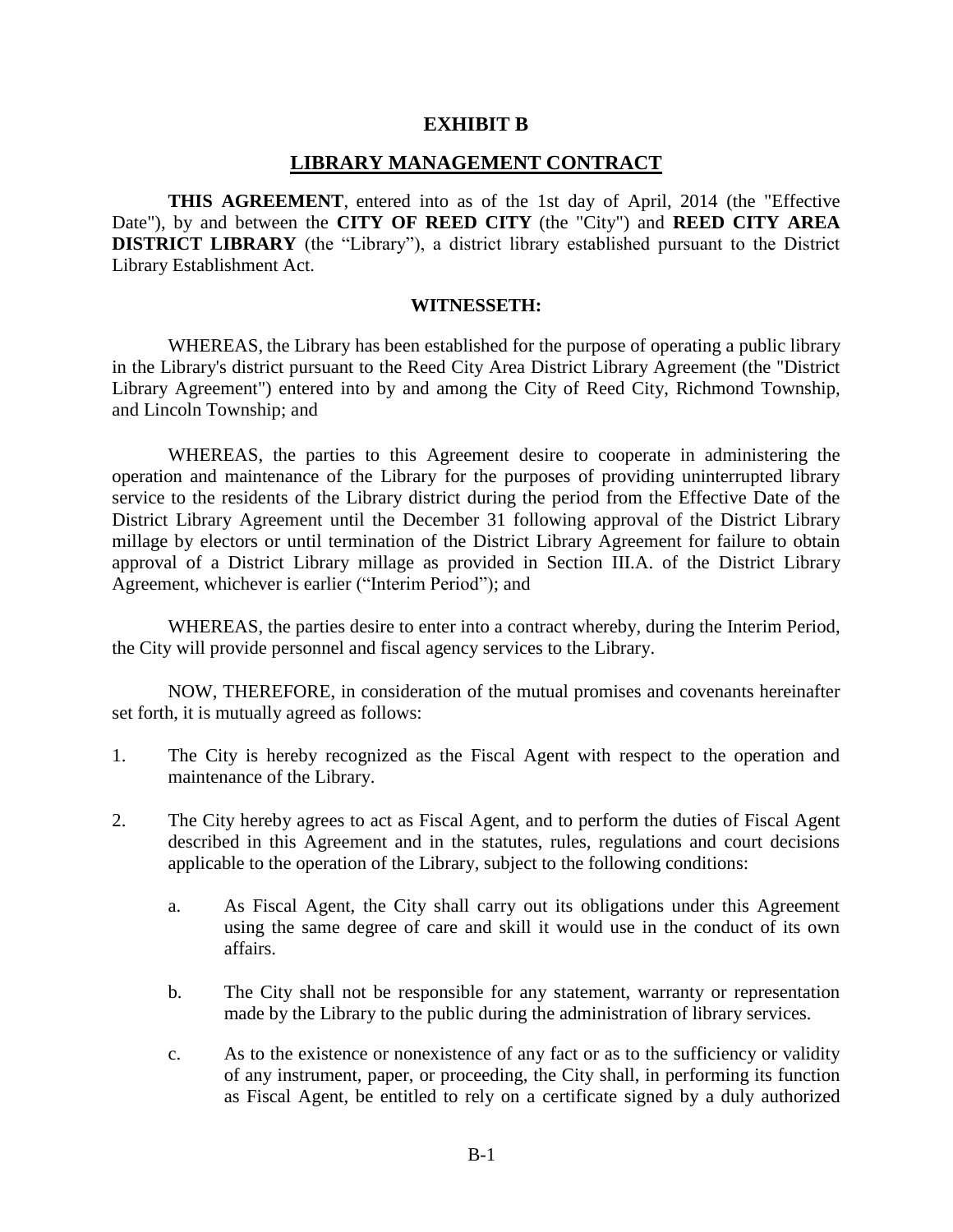representative of the Library as sufficient evidence of the facts described in such instrument, paper, proceeding or certificate.

- d. The City shall have the right, but not the obligation, to demand from the Library with respect to any application for reimbursement or payment any showing, certificate, opinion, appraisal or other information as a condition of disbursement or payment of Library moneys to the Library as the City may reasonably determine is necessary.
- e. Except as expressly otherwise provided in the District Library Agreement or Exhibits thereto, no provision of this Agreement shall be deemed to require the City to expend or risk its own funds or otherwise to incur any financial liability in the performance of its duties under this Agreement.
- 3. During the term of this Agreement, the City shall without charge to the Library:
	- a. Hold all funds of the Library, including, but not limited to, payments of state aid, penal fines, and millage revenues (other than petty cash in the amount of not to exceed \$200 which shall be held by the Library), in a separate fund on the accounts of the City entitled "District Library Fund". All earnings from investments of moneys on deposit in the District Library Fund pending disbursement shall be credited to and retained within the District Library Fund. Upon termination of this Agreement as provided in Paragraph 5 below, the balance of the District Library Fund shall be transferred to the Library.
	- b. Process all written requests for reimbursement or payment submitted by the Library, including payroll, from moneys on deposit in the District Library Fund which shall be under the exclusive control of the Library. Payroll services of the City shall include, without limitation, the issuance of payroll checks with withholdings as required by state and federal law and the timely submittal of payroll taxes and reports as required by state and federal law.
	- c. Retain copies of all written requests for reimbursement or payment from the Library, including copies of all invoices, receipt for payment, executed contracts for goods or materials for which the Library is being paid or reimbursed, and any other documentation required by the Library or by the City's independent auditor.
	- d. Provide monthly written reports as to the status of the Library budget, including, but not limited to, the aggregate principal amount of all requests for disbursement submitted to the City to date, the aggregate principal amount of all reimbursements received by the City on behalf of the Library to date, the aggregate principal amount of all reimbursements remitted by the City to the Library to date, and any other information which the Library or the City may reasonably require.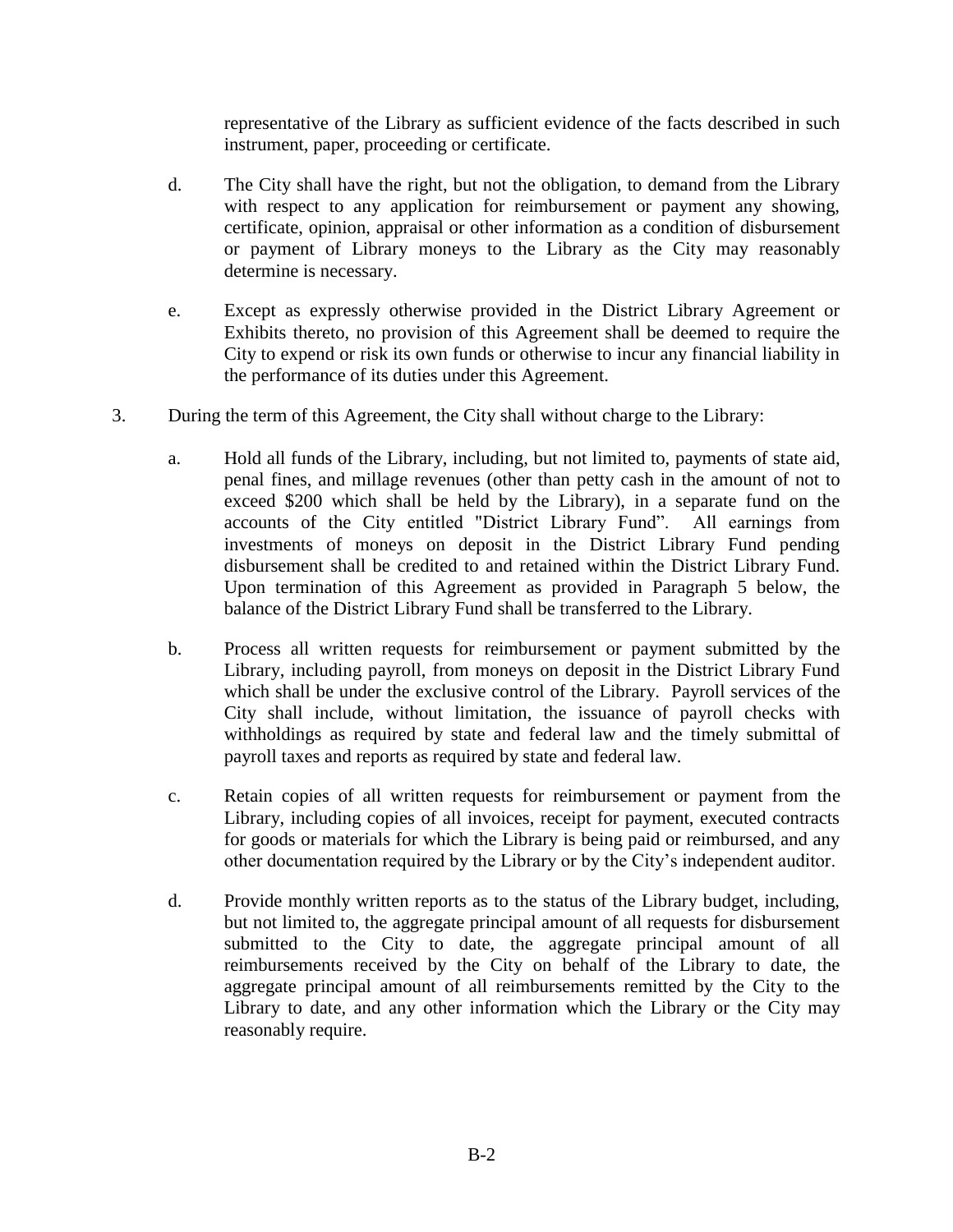e. Provide to the Library within 180 days of the end of the City's fiscal year an audited financial statement of the City containing as a separately audited fund the Library budget paid for by the Library.

5. This Agreement shall terminate on the last day of the Interim Period, as defined herein, unless extended by mutual agreement.

IN WITNESS WHEREOF, the parties hereto have executed this Agreement on the day and year first written above.

#### **CITY OF REED CITY**

|  | Its: Mayor<br>By: $\qquad \qquad$      |
|--|----------------------------------------|
|  | Its: Clerk                             |
|  | <b>REED CITY AREA DISTRICT LIBRARY</b> |
|  | By: $\overline{\phantom{a}}$           |
|  | Its: $\qquad \qquad$                   |
|  | By: $\overline{\phantom{a}}$           |
|  | Its: $\qquad \qquad$                   |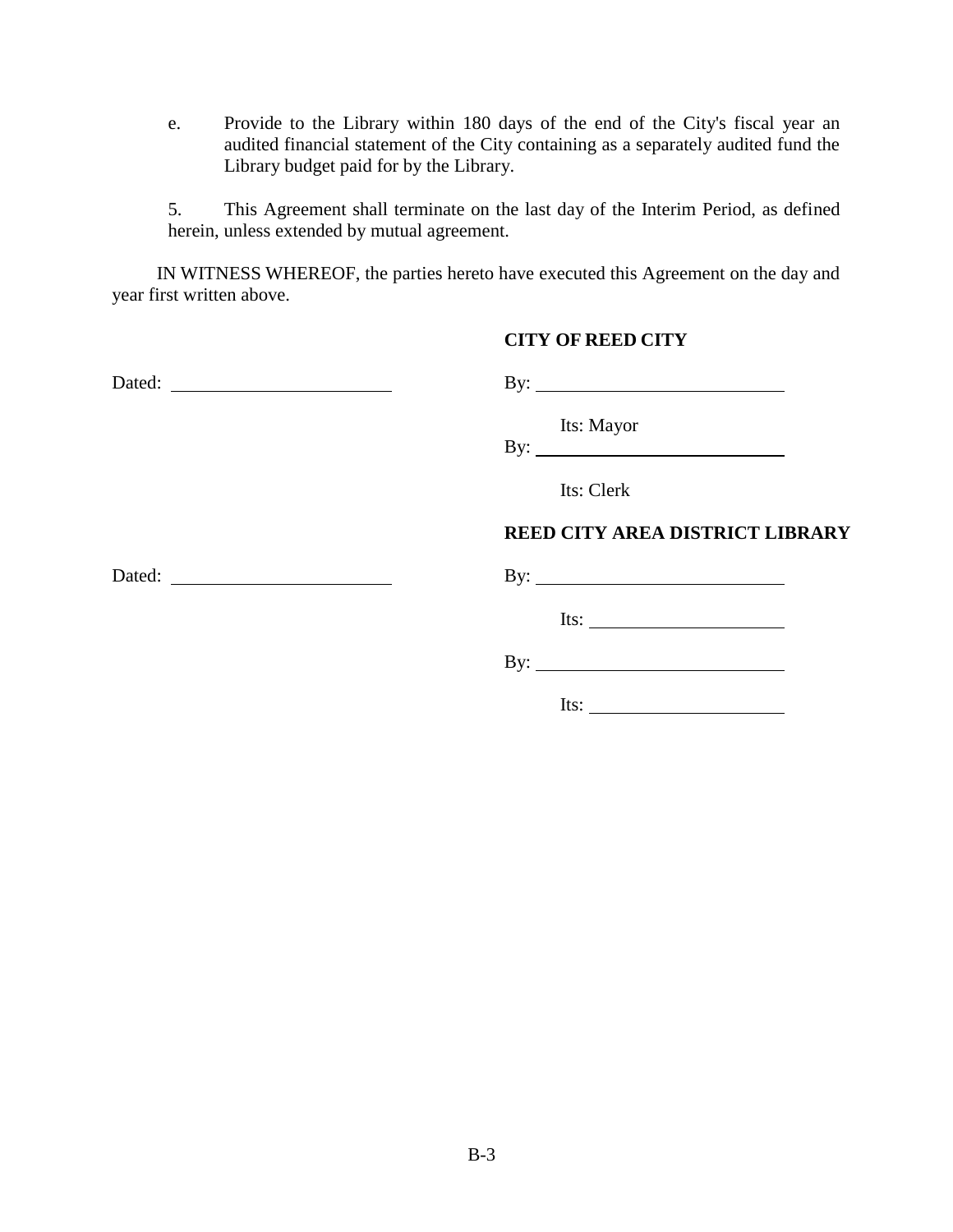## **EXHIBIT C**

## **PROPERTY TRANSFER AGREEMENT**

**THIS AGREEMENT** is effective as of the 1<sup>st</sup> day of April, 2014 (the "Effective Date"), by and between the **CITY OF REED CITY** (the "City"), the **REED CITY PUBLIC LIBRARY** (the "Former Library"), and the **REED CITY AREA DISTRICT LIBRARY,** a district library established pursuant to the District Library Establishment Act, (the "District Library").

WHEREAS, the District Library was established by agreement (the "District Library Agreement") entered into by and among the City of Reed City, Richmond Township, and Lincoln Township to provide library services within the district of the District Library, as described in Exhibit A of the District Library Agreement.

WHEREAS, the City has operated a public library known as the Reed City Public Library (the "Former Library"); and

WHEREAS, to effectuate the purposes of the District Library Agreement, it is necessary for the City to transfer certain real property and for the Former Library to transfer all library personal property to the District Library as set forth in this Agreement.

THEREFORE, in consideration of the premises, the City, the Former Library, and the District Library agree as follows:

- 1. At its own cost, the Library shall close the fiscal year of the Former Library as of the day prior to the Effective Date of the District Library Agreement (as defined therein).
- 2. Subject to the conditions specified in this Property Transfer Agreement, and pursuant to the Bill of Sale attached hereto as Schedule 1 as of the Effective Date of the District Library Agreement, the City and the Former Library shall transfer all the tangible and intangible personal property of the Former Library to the District Library. The City, the Former Library, and the District Library shall execute the Bill of Sale attached as Schedule 1.
- 3. The City and the Former Library shall assign the Library Lease Agreement dated January 13, 2014 ("Lease") between Osceola County as Landlord and the City of Reed City, acting on behalf of the Former Library, as Tenant to the District Library. The City, Former Library, and the District Library shall execute the Assignment of Lease in substantially the form attached as Schedule 2 and shall obtain the execution of the Assignment of Lease by Osceola County (which the County has approved as provided in Paragraph 14.a. of the Lease).
- 4. Pursuant to Section IV.D. of the District Library Agreement, the Reed City Public Library shall execute a quitclaim deed to the City for the real property located at 829 S. Chestnut for \$1.00 not later than the Effective Date of the District Library Agreement (as defined therein). Following approval of the District Library millage by voters as provided in Section III.A. of the District Library Agreement, the City of Reed City shall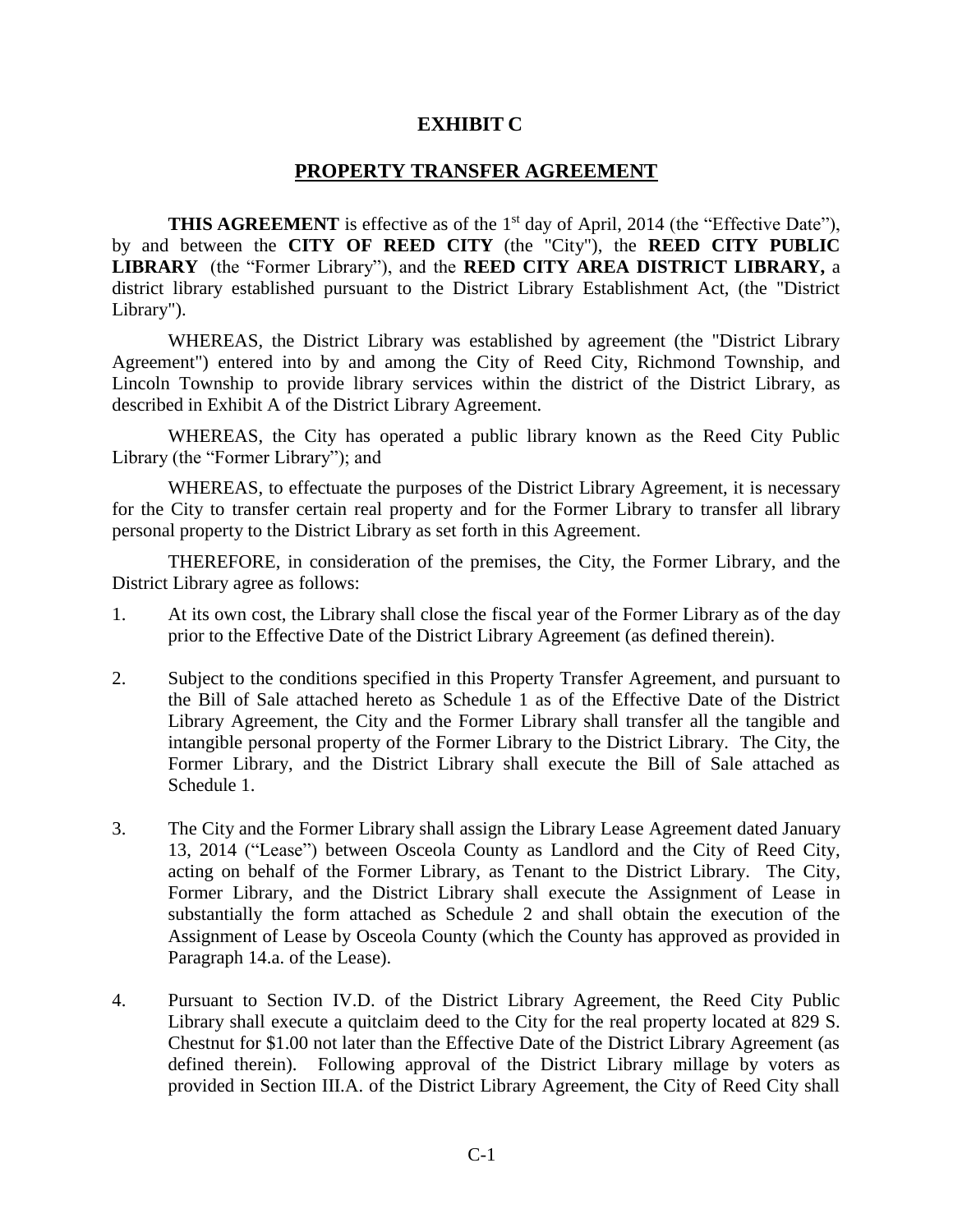convey marketable title to the parcel located at 829 S. Chestnut by warranty deed to the District Library for \$1.00. Such conveyance shall occur when requested by the Reed City Area District Library following elector approval of the District Library millage and in no event later than December 31, 2014 unless such time is extended in the sole discretion of the Reed City Area District Library. The parcel of real property to be conveyed to the Reed City Area District Library as provided in Section IV.D. of the District Library Agreement and this Section is legally described in Schedule 3 attached hereto.

- 5. The District Library accepts the assignment of library contracts pursuant to Section IV.F. of the District Library Agreement and shall execute the Assignment of Library Contracts attached thereto as Exhibit D. The District Library hereby assumes and agrees to indemnify the City against all such contractual obligations, including contingent liabilities, of or incurred by the Former Library. The liabilities assumed shall include amounts owed by the Former Library to the City under any of those contractual obligations.
- 6. As of the Effective Date of the District Library Agreement (as defined therein), the District Library shall offer employment to the Library Employees in accordance with Paragraph IV.H. of the District Library Agreement upon substantially the same terms and with substantially the same compensation, seniority, wages, sick leave, vacation, and other benefits, if any, enjoyed by the Library Employees as of the day prior to the Effective Date of the District Library Agreement, and shall pay all costs associated with the transfer.
- 7. The District Library shall, at its own cost, defend, indemnify and hold the Participating Municipalities in the District Library Agreement and their officers, agents and employees (the "Indemnified Persons") harmless from all claims and liabilities arising out of the operation, maintenance, and improvement of the District Library in accordance with Section IV.G. of the District Library Agreement.
- 8. In the event of failure by either party to perform its obligations under this Agreement, the other party shall have the power to seek such remedies as shall be available to it at law or in equity, including actions for mandamus.

IN WITNESS WHEREOF, the City, the District Library, and the Former Library have executed this Property Transfer Agreement as of the date first indicated above by and through their respective duly authorized representatives.

#### **CITY OF REED CITY**

Dated: \_\_\_\_\_\_\_\_\_\_\_\_\_\_\_\_\_\_\_\_\_\_\_\_\_\_ By: \_\_\_\_\_\_\_\_\_\_\_\_\_\_\_\_\_\_\_\_\_\_\_\_\_\_\_\_\_\_\_\_

Its: Mayor

 $\mathbf{B} \mathbf{y}$ :

Its: Clerk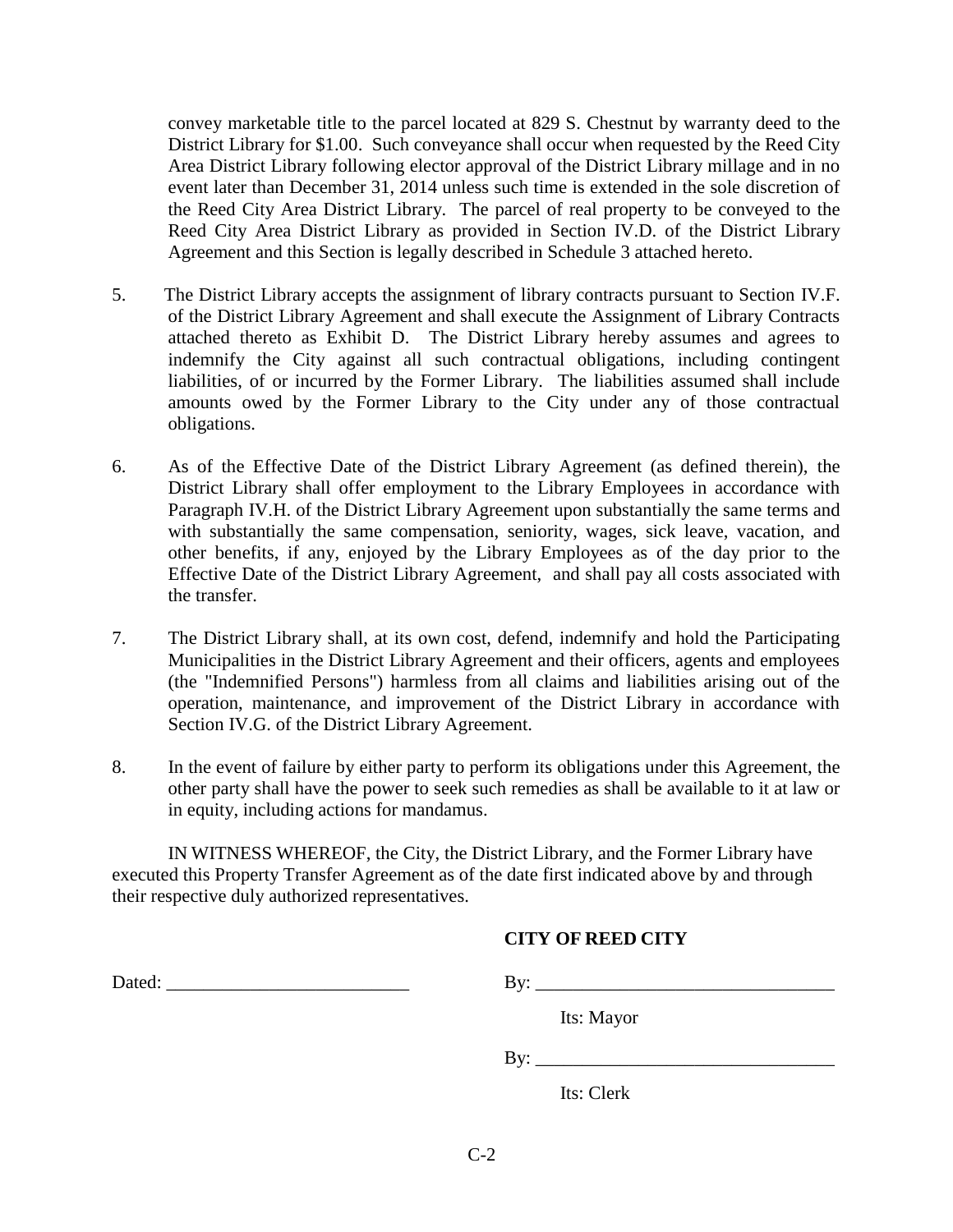## **REED CITY AREA DISTRICT LIBRARY**

| By: $\qquad \qquad$                                     |
|---------------------------------------------------------|
| Its: $\qquad \qquad$                                    |
| By: $\qquad \qquad$                                     |
| Its: $\qquad \qquad$                                    |
| <b>REED CITY PUBLIC LIBRARY</b>                         |
|                                                         |
| Its: $\qquad \qquad$                                    |
|                                                         |
| Its: $\frac{1}{\sqrt{1-\frac{1}{2}} \cdot \frac{1}{2}}$ |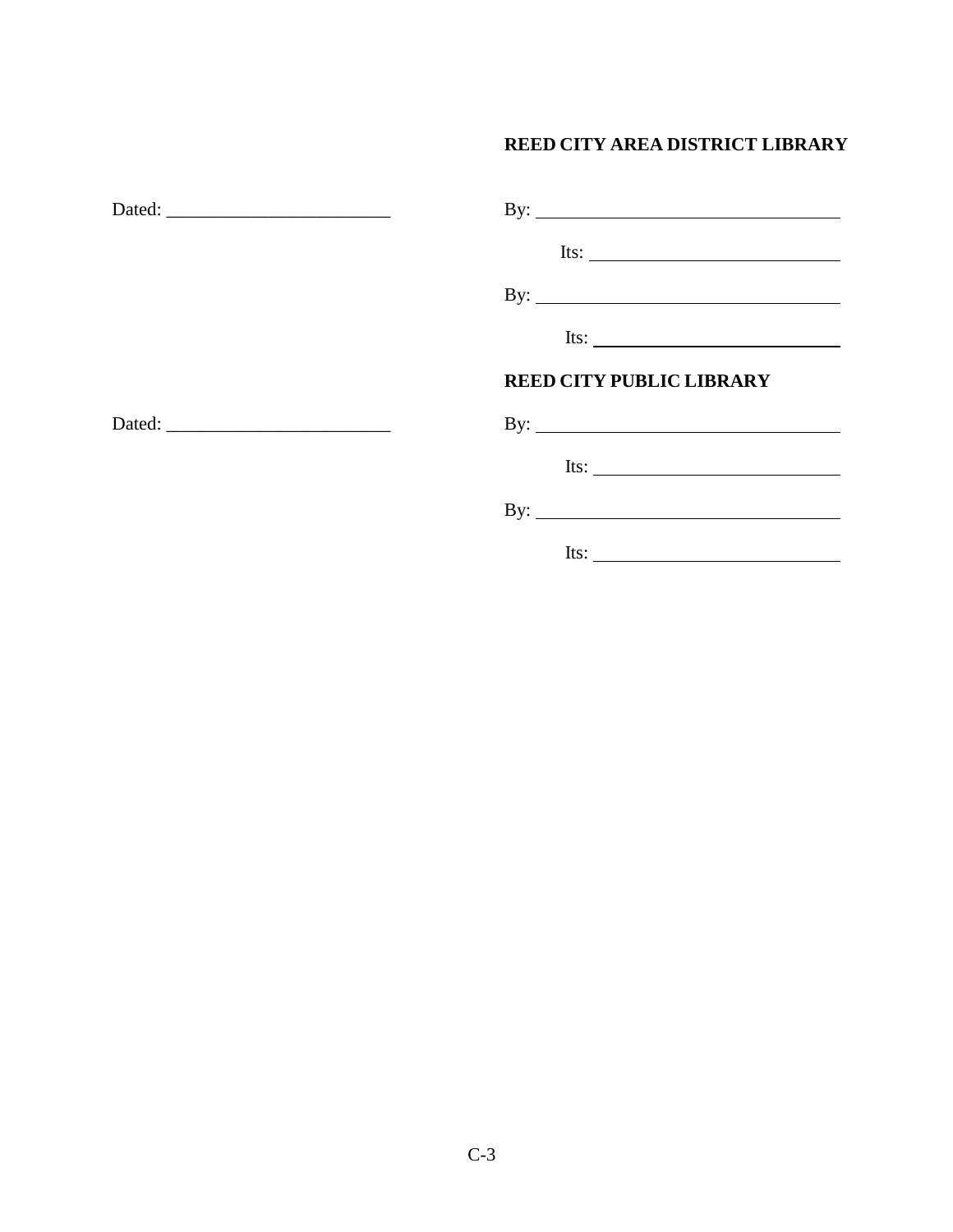## **SCHEDULE 1 TO EXHIBIT C**

#### **BILL OF SALE**

**THIS BILL OF SALE** ("Bill of Sale") is made as of April 1, 2014 between the **CITY OF REED CITY** and the **REED CITY PUBLIC LIBRARY** (collectively "Seller"), and the **REED CITY AREA DISTRICT LIBRARY**, a district library established pursuant to the District Library Establishment Act ("Purchaser").

For valuable consideration, Seller transfers and conveys to Purchaser all of Seller's right, title and interest in and to all of the tangible and intangible personal property used by Seller in providing public library services, including, without limitation, all of the personal property located in or used in connection with the Seller's Reed City Public Library located at 410 W. Upton Avenue, Reed City, Michigan, and all books, records, reports, documents, instruments and agreements evidencing, detailing or pertaining to any of the personal property, and the Seller's rights therein. None of the personal property is subject to any claim, lien, encumbrance or interest of any kind or nature.

Except as expressly provided herein, Seller makes the transfer under this Bill of Sale without any representation, warranty or guaranty, whether express, implied or statutory, including any warranty of condition, merchantability, habitability or fitness for a particular use or purpose. This transfer is made as is, where is and with all faults.

Purchaser accepts delivery of the personal property and assumes all risk of loss and responsibility for the performance and compliance with any contractual agreement or undertaking related to any of the personal property or any of the Seller's rights therein.

This Bill of Sale is made as of the date first above written.

#### WITNESSES: **CITY OF REED CITY**

\_\_\_\_\_\_\_\_\_\_\_\_\_\_\_\_\_\_\_\_\_\_\_\_\_\_\_\_\_\_ By:

Its: Mayor

 $\Box$  By:

Its: Clerk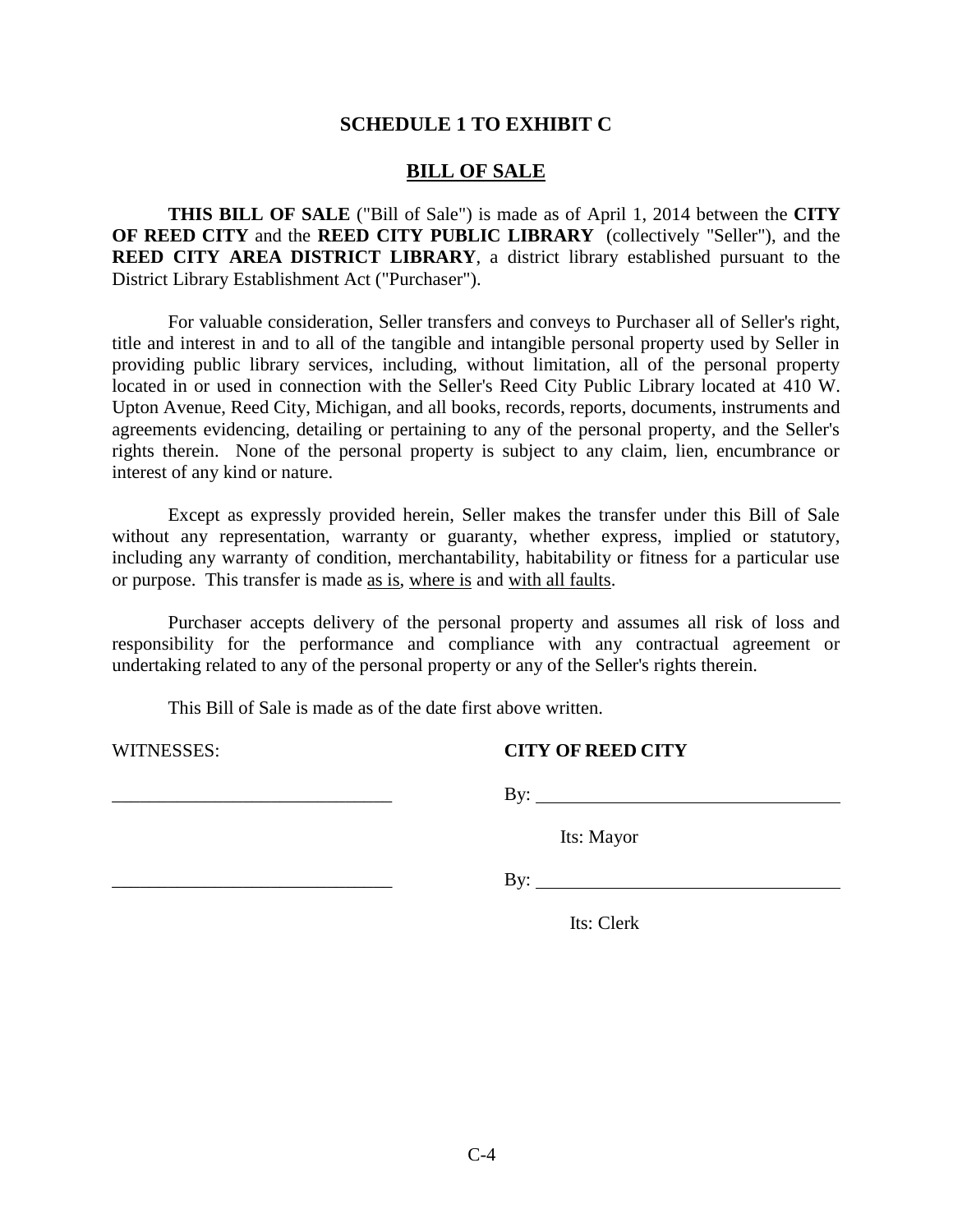$\overline{\phantom{a}}$  ,  $\overline{\phantom{a}}$  ,  $\overline{\phantom{a}}$  ,  $\overline{\phantom{a}}$  ,  $\overline{\phantom{a}}$  ,  $\overline{\phantom{a}}$  ,  $\overline{\phantom{a}}$  ,  $\overline{\phantom{a}}$  ,  $\overline{\phantom{a}}$  ,  $\overline{\phantom{a}}$  ,  $\overline{\phantom{a}}$  ,  $\overline{\phantom{a}}$  ,  $\overline{\phantom{a}}$  ,  $\overline{\phantom{a}}$  ,  $\overline{\phantom{a}}$  ,  $\overline{\phantom{a}}$ 

 $\mathcal{L}_\text{max}$  and  $\mathcal{L}_\text{max}$  and  $\mathcal{L}_\text{max}$  and  $\mathcal{L}_\text{max}$ 

## WITNESSES: **REED CITY PUBLIC LIBRARY**

| By: $\qquad \qquad$  |
|----------------------|
| Its: $\qquad \qquad$ |
| $\mathbf{By:}$       |
| Its:                 |

## **REED CITY AREA DISTRICT LIBRARY**

|     | By: $\qquad \qquad$ |
|-----|---------------------|
|     | Its:                |
| By: |                     |

Its:  $\qquad \qquad$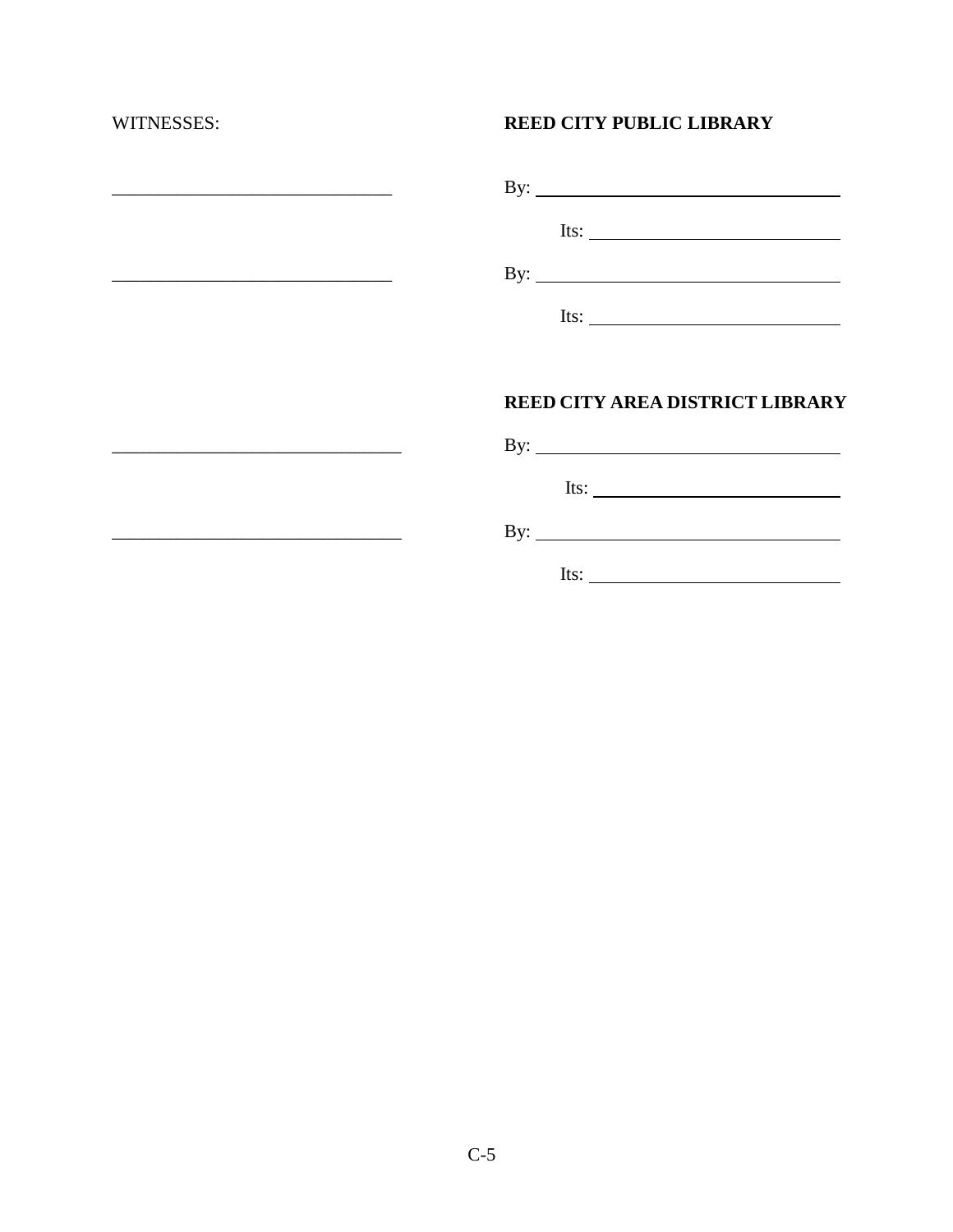## **SCHEDULE 2 TO EXHIBIT C**

#### **ASSIGNMENT OF LEASE**

**THIS ASSIGNMENT OF LEASE** ("Assignment") is entered into as of the 1st day of April, 2014. The parties to this Assignment are **OSCEOLA COUNTY**, a Michigan municipal corporation, whose address is 301 West Upton Avenue, Reed City, Michigan 49677 ("Landlord"); the **CITY OF REED CITY**, a Michigan municipal corporation whose address is 227 East Lincoln, Reed City, Michigan 49677, acting on behalf of the **REED CITY PUBLIC LIBRARY**, a Michigan city library whose address is 410 W. Upton Avenue, Reed City, Michigan 49677 (collectively the "Assignors"); and the **REED CITY AREA DISTRICT LIBRARY**, a Michigan district library, whose address is 410 W. Upton, Reed City, Michigan.

#### RECITALS

A. The Landlord, as lessor, and the Assignors, as lessees, entered into a Library Lease Agreement ("Lease") dated January 13, 2014 (a copy of which is attached to this Assignment as Exhibit 1) (the "Lease") with respect to certain premises located at 410 W. Upton, Reed City, Michigan 49677 (the "Premises"), which Premises are more particularly described in the Lease.

B. The parties desire that Assignors assign their interest in the Lease to Assignee under the terms and conditions set forth in this Agreement and the Reed City Area District Library Agreement.

In consideration of the above Introductory Statements, and the promises and provisions set forth in this Assignment, the parties agree as follows:

- 1. **Assignment.** As of the Effective Date of this Assignment, as defined in Paragraph 5, Assignors assign to Assignee all of Assignors' right, title, and interest in and to the Lease.
- 2. **Acceptance by Assignee.** Assignee accepts the Assignment and all rights accruing to it under the Lease and assumes and agrees to make all payments and keep and perform all covenants and obligations of the Assignors under the Lease from and after this Assignment's Effective Date.
- 3. **Release of Assignor's Liability.** By executing this Assignment, Landlord agrees that the Assignors are released from any and all obligations under the terms of the Lease from and after this Assignment's Effective Date, provided Assignors are current in the payment of rent and not otherwise in default under the Lease's terms and conditions. Landlord represents and warrants to Assignors and Assignee that (a) a true and accurate copy of the Lease including all amendments, modifications, and extensions thereof, is attached as Exhibit 1, (b) Assignors are current in the payment of rent and not otherwise in default under the Lease's terms or conditions, and there has not occurred any event, act, or omission that with notice and/or lapse of time would be a default under the Lease, and (c) the Lease is in full force and effect.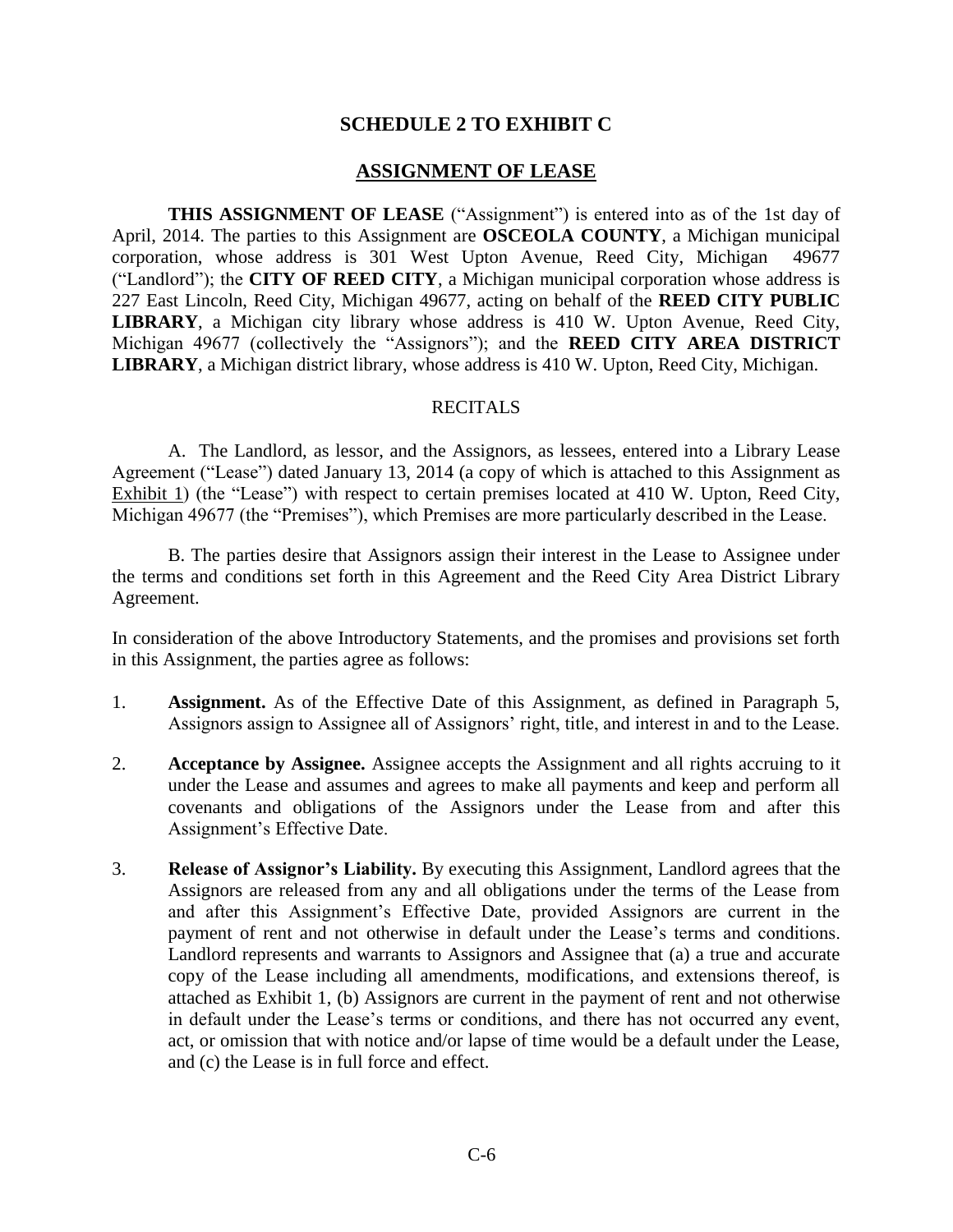- 4. **Acceptance and Consent of Landlord.** Landlord accepts and consents to this Assignment and acknowledges that all of Assignors' rights under the Lease shall inure to the benefit of Assignee from and after the Effective Date.
- 5. **Effective Date.** This Assignment shall become effective on the effective date of the Reed City Area District Library Agreement (the "Effective Date").
- 6. **Amendment to Lease.** This Assignment shall constitute an amendment to the Lease. If there is any conflict between this Assignment and the Lease, this Assignment shall govern.
- 7. **Counterparts.** This Assignment may be executed in one or more counterparts, each of which will be deemed to be an original copy of this Agreement and all of which, when taken together, will be deemed to constitute one and the same agreement.

The parties have executed this Assignment as of the date listed below each party's signature.

| <b>OSCEOLA COUNTY/</b><br><b>LANDLORD</b>                                                                                                                                                                                                                                                                                                                                                                     | <b>CITY OF REED CITY/</b><br><b>ASSIGNOR</b>                                                                                                                                                                                                                                                                                                                                                                  |
|---------------------------------------------------------------------------------------------------------------------------------------------------------------------------------------------------------------------------------------------------------------------------------------------------------------------------------------------------------------------------------------------------------------|---------------------------------------------------------------------------------------------------------------------------------------------------------------------------------------------------------------------------------------------------------------------------------------------------------------------------------------------------------------------------------------------------------------|
|                                                                                                                                                                                                                                                                                                                                                                                                               |                                                                                                                                                                                                                                                                                                                                                                                                               |
| Its: $\frac{1}{\sqrt{1-\frac{1}{2}}\sqrt{1-\frac{1}{2}}\sqrt{1-\frac{1}{2}}\sqrt{1-\frac{1}{2}}\sqrt{1-\frac{1}{2}}\sqrt{1-\frac{1}{2}}\sqrt{1-\frac{1}{2}}\sqrt{1-\frac{1}{2}}\sqrt{1-\frac{1}{2}}\sqrt{1-\frac{1}{2}}\sqrt{1-\frac{1}{2}}\sqrt{1-\frac{1}{2}}\sqrt{1-\frac{1}{2}}\sqrt{1-\frac{1}{2}}\sqrt{1-\frac{1}{2}}\sqrt{1-\frac{1}{2}}\sqrt{1-\frac{1}{2}}\sqrt{1-\frac{1}{2}}\sqrt{1-\frac{1}{2}}\$ | Its Mayor                                                                                                                                                                                                                                                                                                                                                                                                     |
|                                                                                                                                                                                                                                                                                                                                                                                                               | By                                                                                                                                                                                                                                                                                                                                                                                                            |
| Its: $\frac{1}{\sqrt{1-\frac{1}{2}}\sqrt{1-\frac{1}{2}}\sqrt{1-\frac{1}{2}}\sqrt{1-\frac{1}{2}}\sqrt{1-\frac{1}{2}}\sqrt{1-\frac{1}{2}}\sqrt{1-\frac{1}{2}}\sqrt{1-\frac{1}{2}}\sqrt{1-\frac{1}{2}}\sqrt{1-\frac{1}{2}}\sqrt{1-\frac{1}{2}}\sqrt{1-\frac{1}{2}}\sqrt{1-\frac{1}{2}}\sqrt{1-\frac{1}{2}}\sqrt{1-\frac{1}{2}}\sqrt{1-\frac{1}{2}}\sqrt{1-\frac{1}{2}}\sqrt{1-\frac{1}{2}}\sqrt{1-\frac{1}{2}}\$ | Its Clerk                                                                                                                                                                                                                                                                                                                                                                                                     |
|                                                                                                                                                                                                                                                                                                                                                                                                               |                                                                                                                                                                                                                                                                                                                                                                                                               |
| REED CITY PUBLIC LIBRARY/<br><b>ASSIGNOR</b>                                                                                                                                                                                                                                                                                                                                                                  | REED CITY AREA DISTRICT LIBRARY/<br><b>ASSIGNEE</b>                                                                                                                                                                                                                                                                                                                                                           |
|                                                                                                                                                                                                                                                                                                                                                                                                               |                                                                                                                                                                                                                                                                                                                                                                                                               |
| Its: $\qquad \qquad$                                                                                                                                                                                                                                                                                                                                                                                          | Its: $\frac{1}{\sqrt{1-\frac{1}{2}}\sqrt{1-\frac{1}{2}}\sqrt{1-\frac{1}{2}}\sqrt{1-\frac{1}{2}}\sqrt{1-\frac{1}{2}}\sqrt{1-\frac{1}{2}}\sqrt{1-\frac{1}{2}}\sqrt{1-\frac{1}{2}}\sqrt{1-\frac{1}{2}}\sqrt{1-\frac{1}{2}}\sqrt{1-\frac{1}{2}}\sqrt{1-\frac{1}{2}}\sqrt{1-\frac{1}{2}}\sqrt{1-\frac{1}{2}}\sqrt{1-\frac{1}{2}}\sqrt{1-\frac{1}{2}}\sqrt{1-\frac{1}{2}}\sqrt{1-\frac{1}{2}}\sqrt{1-\frac{1}{2}}\$ |
|                                                                                                                                                                                                                                                                                                                                                                                                               |                                                                                                                                                                                                                                                                                                                                                                                                               |
| Its: $\qquad \qquad$                                                                                                                                                                                                                                                                                                                                                                                          | Its: $\frac{1}{\sqrt{1-\frac{1}{2}}\sqrt{1-\frac{1}{2}}\sqrt{1-\frac{1}{2}}\sqrt{1-\frac{1}{2}}\sqrt{1-\frac{1}{2}}\sqrt{1-\frac{1}{2}}\sqrt{1-\frac{1}{2}}\sqrt{1-\frac{1}{2}}\sqrt{1-\frac{1}{2}}\sqrt{1-\frac{1}{2}}\sqrt{1-\frac{1}{2}}\sqrt{1-\frac{1}{2}}\sqrt{1-\frac{1}{2}}\sqrt{1-\frac{1}{2}}\sqrt{1-\frac{1}{2}}\sqrt{1-\frac{1}{2}}\sqrt{1-\frac{1}{2}}\sqrt{1-\frac{1}{2}}\sqrt{1-\frac{1}{2}}\$ |
|                                                                                                                                                                                                                                                                                                                                                                                                               |                                                                                                                                                                                                                                                                                                                                                                                                               |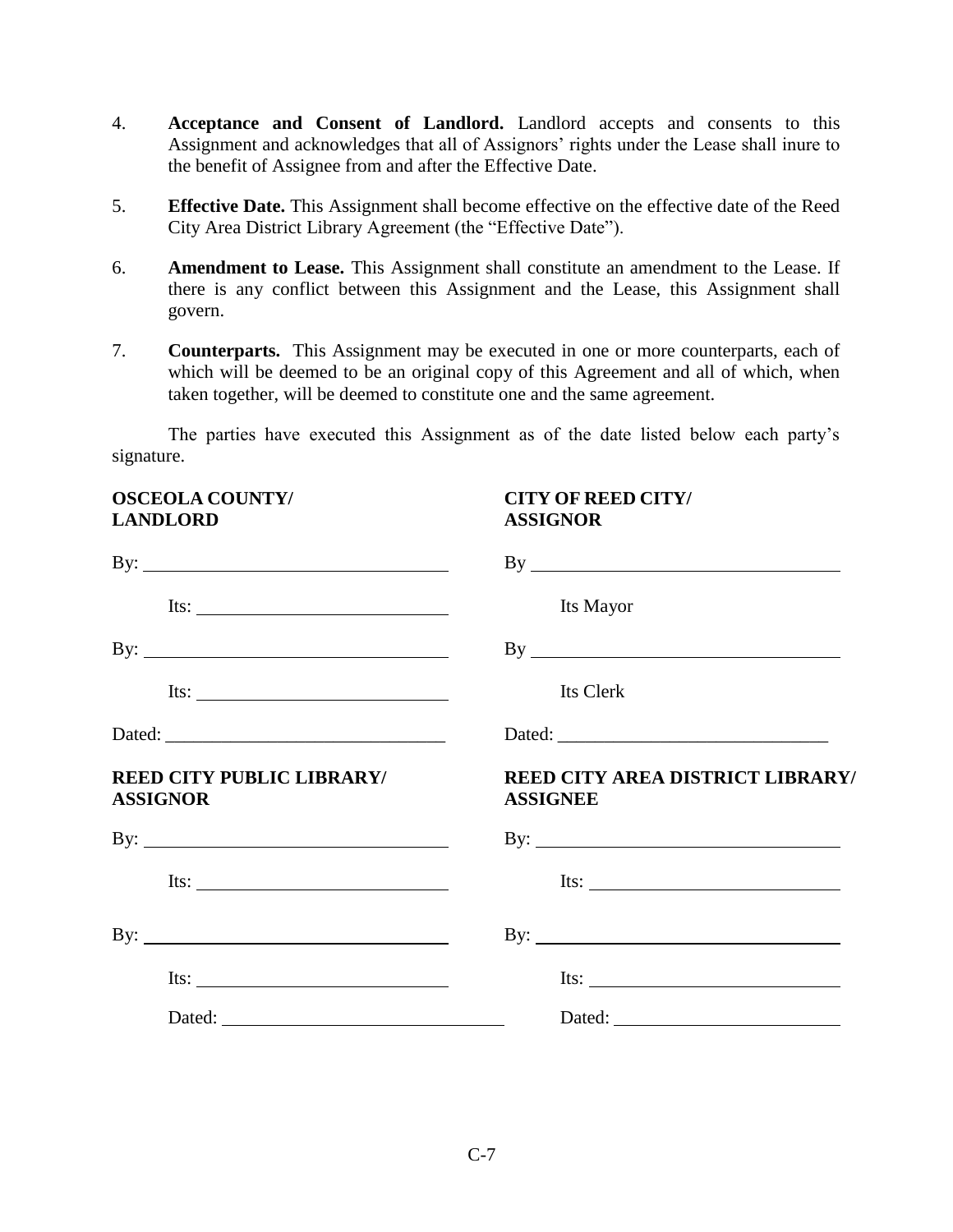# **EXHIBIT 1 TO SCHEDULE 2 OF EXHIBIT C**

## **LIBRARY LEASE AGREEMENT**

THIS LEASE is made and entered into on this 13th day of January, 2014, by and between the County of Osceola, a Michigan municipal corporation, whose address is 301 West Upton Ave., Reed City, Michigan 49677 (the "Landlord" or "County"), and the City of Reed City, a Michigan municipal corporation whose address is 227 East Lincoln, Reed City, Michigan 49677, acting on behalf of the Reed City Public Library (the "Tenant") on the following terms and conditions:

1. **Property to be Leased**. Landlord leases to Tenant, and Tenant rents from Landlord, certain space, currently occupied by the Reed City Public Library located on that section of the lower level of the County building (the "Premises") at 410 W. Upton, Reed City, Michigan 49677 (the "Property"), Tenant shall also have use of parking areas, driveways, sidewalks and other areas on the Property associated with the Premises. All costs associated with lawn maintenance and snow removal will be the responsibility of the Landlord. Tenant has inspected the Premises and the Property and agrees to accept them in their present "as is" condition.

2. **Lease Term**. The term of this Lease (the "Term") shall commence on January 13, 2014 and shall continue until June 9, 2016, unless terminated earlier by either party as set forth in this Lease.

3. **Commencement Date**. The commencement date for this Lease is January 13, 2014.

4. **Use of Premises**. Tenant shall use the Premises to operate a public library. The Tenant shall, at its own cost and expense, obtain all necessary licenses and permits required to conduct its business, and shall observe and comply with all present and future laws, ordinances, requirements, orders, directions, rules and regulations of the federal, state, municipal and all other governmental authorities with jurisdiction over the Property.

## 5. **Base Rent.**

a. Tenant hereby agrees to pay to Landlord a monthly base rent for the Premises as follows: the annual base rent due shall be equal to 21.5% of the total utilities associated with the Property each year, which may fluctuate based on the square footage utilized by Tenant and/or the total square footage of the building. Rent shall be payable in monthly installments which shall be due 30 days after the date of invoice. Base rent for any partial month shall be prorated.

b. Tenant shall pay all base rent on a monthly basis if these utilities are not invoiced to Tenant directly. For those utilities that are invoiced to Landlord, Landlord will submit to Tenant an invoice for such utility costs upon which Tenant shall pay such costs with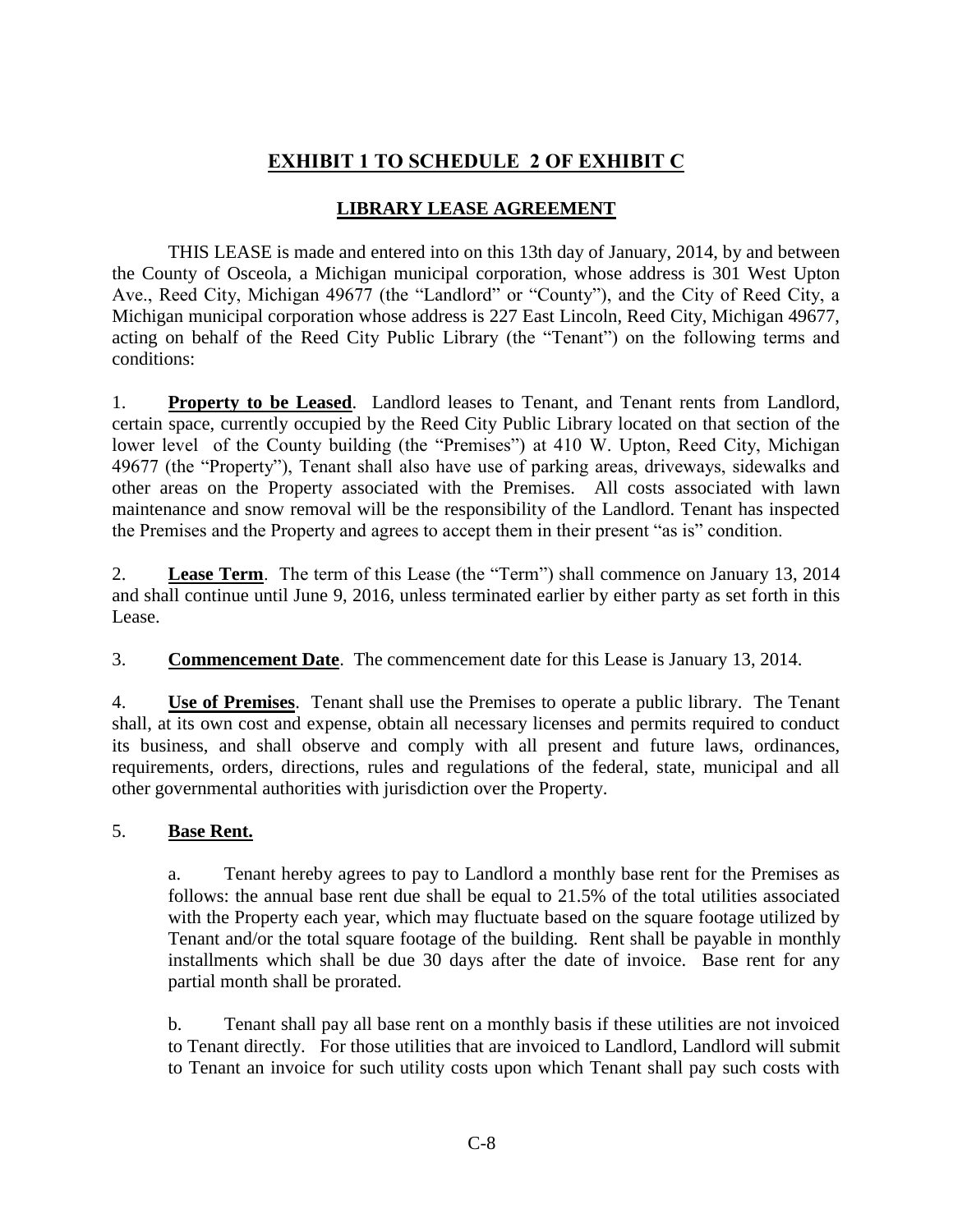such costs being considered base rent. Landlord shall not be liable to Tenant in damages or otherwise for any failure or interruption of any such service furnished to Premises.

c. All payments of rent shall be made by Tenant at the above address, or at such other place as Landlord shall designate from time to time in writing. Any installment of rent due or accruing hereunder and any other sum, whether termed rent or otherwise, and payable hereunder by Tenant to Landlord, not paid when due, will be assessed a late payment penalty of 5% of the late payment amount, from the date when the same is due hereunder until the same shall be paid.

#### 6. **Insurance and Indemnity**.

a. Tenant shall maintain insurance on Tenant's leasehold improvements, and on the contents or property in or about the premises. Tenant acknowledged that it will, at a minimum, maintain said insurance at all times in an amount at least equal to the replacement cost of the insured property.

b. Tenant shall purchase and maintain insurance not less than the limits set forth below. All coverages shall be with insurance companies licensed and admitted to do business in the State of Michigan and with insurance carriers acceptable to the County and have a minimum A.M. Best Company's Insurance Reports rating of A or A- (Excellent).

- i. Worker's Compensation Insurance including Employers Liability Coverage in accordance with all applicable statutes of the State of Michigan.
- ii. Commercial General Liability Insurance on an "Occurrence Basis" with limits of liability not less than \$1,000,000 per occurrence and \$1,000,000 annual aggregate. Coverage shall include the following:
	- (1) Contractual Liability;
	- (2) Products and Completed Operations;
	- (3) Independent Contractors Coverage;
	- (4) Broad Form General Liability Endorsement or Equivalent, if not already included; and
	- (5) Deletion of all Explosion, Collapse and Underground (SCU) Exclusions, if applicable.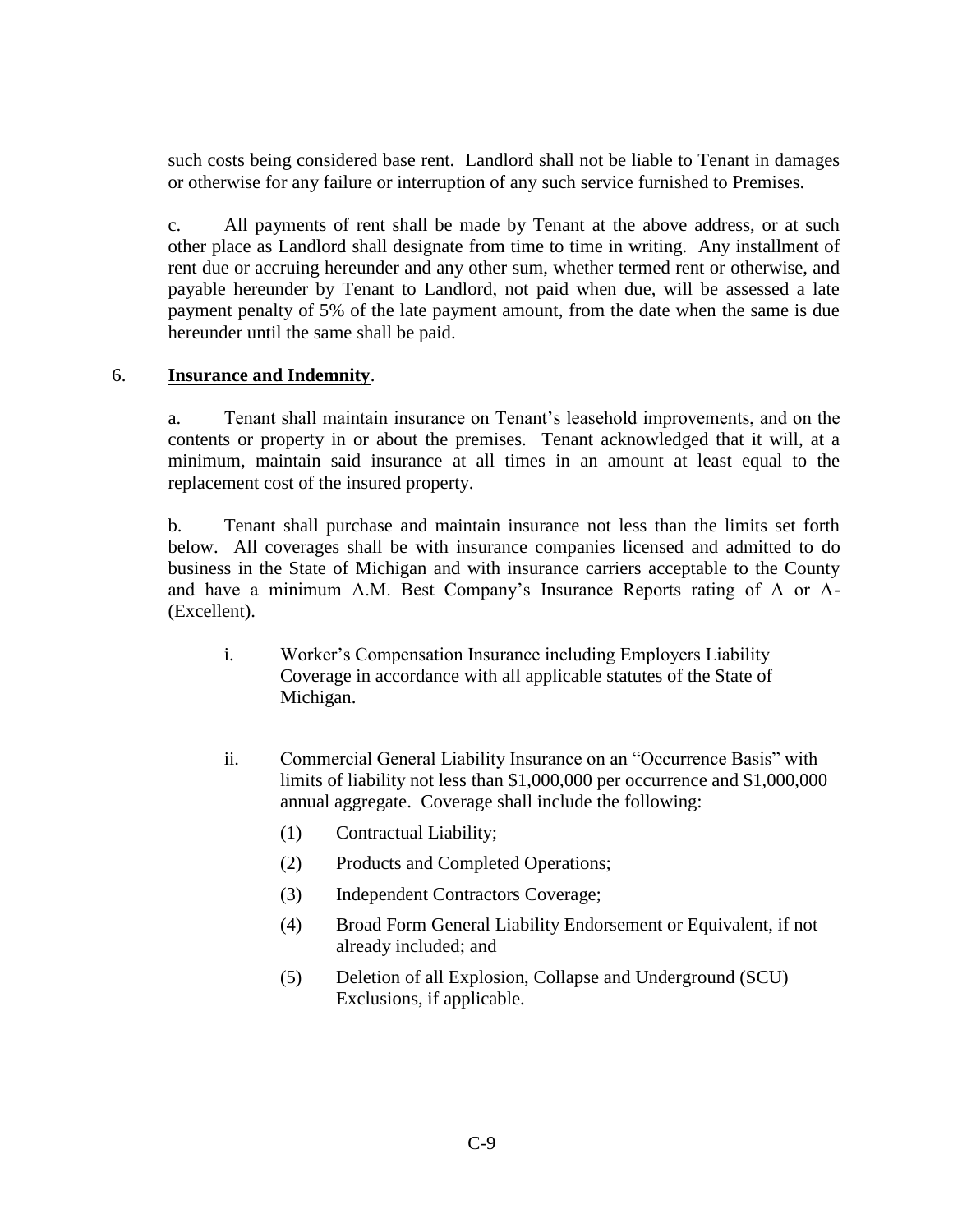- iii. Motor Vehicle Liability Insurance, including Michigan No-Fault Coverage, with limits of liability of not less than \$1,000,000 per occurrence combined single limit Bodily Injury and Property Damage. Coverage shall include all owned vehicles, all non-owned vehicles and all hired vehicles.
- iv. **Additional Insured** Commercial General Liability Insurance, as described above, shall include an endorsement stating the following shall be "Additional Insureds". The County of Osceola, all elected and appointed officials, all employees and volunteers, all boards, commissions and/or authorities and board members, including employees and volunteers thereof. The Tenant's Commercial General Liability Insurance shall be made primary to the Additional Insureds and not contributory with any other insurance or similar protection available to the Additional Insureds, whether said other available coverage be primary, contributing or excess.
- v. **Cancellation Notice** It is expressly understood and agreed that the Tenant shall provide the County with thirty (30) days advanced written notice of cancellation, non-renewal, reduction and/or material change in the insurance coverages required by this Agreement. Such notice shall be sent to: Osceola County Coordinator, 301 West Upton Ave., Reed City, Michigan 49677.
- vi. **Proof of Insurance** The Tenant, at the time the Agreement is returned by it for execution, shall provide the County with a copy of certificates of insurance for each of the insurance coverages mentioned above. If so requested, certified copies of all policies will be furnished.
- vii. **Continuation of Coverage** If any of the above insurance coverages expire during the term of this Agreement, the Tenant shall deliver renewal certificates and/or policies to the County not less than ten (10) days prior to the expiration date.

c. Tenant, for itself and its respective successors and assigns (including any person, firm or corporation which may become subrogated to any of its rights) waives any and all rights and claims for recovery against Landlord, and its partners, employees, agents, and assigns, or any of them, on account of any loss or damage to any of its property insured under any valid and collectible insurance policy or policies, to the extent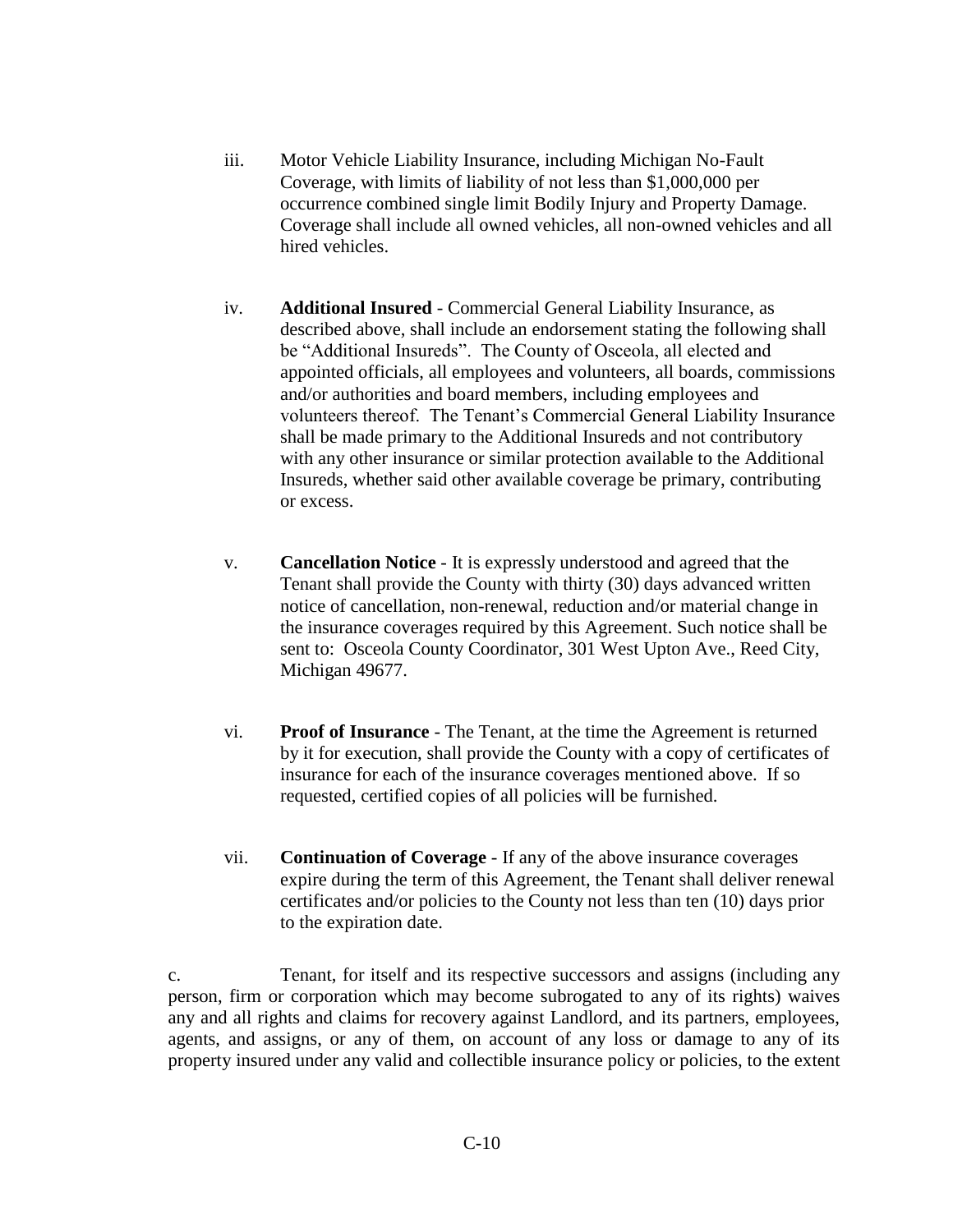of any recovery collectible under such insurance policies. Each insurance policy required hereunder to be carried by Tenant and insuring all or any part of the Premises or any of Tenant's personal property, shall provide that the insurance company waives all right of recovery by way of subrogation against Landlord.

## 7. **Tenant's Work**.

a. No alterations, improvements, additions, physical changes or other work for Tenant's business purposes ("Tenant's Work") shall be performed.

b. Nothing in this Lease shall authorize Tenant to, and Tenant shall not, do any act which will in any way encumber the title of Landlord in and to the Premises, nor shall the interest or estate of Landlord in the Premises be in any way subject to any claims whatsoever by virtue of any act or omission of Tenant. Any claim to a lien upon the Premises arising from any act or omission of Tenant shall be valid only against Tenant and shall in all respects be subordinate to the title and rights of Landlord, and any person claiming through Landlord in and to the Premises. Tenant shall remove any lien or encumbrance on its interest in the Premises within 10 days after it has arisen; provided, however, that Tenant may in good faith contest any such item if it notifies Landlord in writing thereof and posts a bond or other adequate security with Landlord.

## 8. **Repairs and Maintenance**.

a. Tenant shall, at its own expense, maintain the Premises in good condition and repair during the term of this Lease, and any applicable option period thereto. Tenant agrees to keep the interior of the Premises in good repair. If Tenant shall fail to properly maintain or repair the Premises, Landlord may elect not to treat such failures as breach of this Lease, in which case landlord shall cause the repairs to be done and shall charge the expense thereof against Tenant, to be paid immediately upon presentation of a statement therefore.

b. Tenant shall also, at its own expense, keep and maintain the Premises, and each component of the Premises, in a good and clean operating condition. The Parties agree that maintenance and repair of the systems of the County Building, to the extent these systems are not directly related to the use of the Premises by Tenant, shall be the responsibility of the Landlord.

11. **Alterations and Additions**. Tenant may not alter the Premises without Landlord's prior written consent, which consent may be withheld at Landlord's discretion. Landlord shall have no obligation to make any alteration or addition to the Premises during the Term. All right, title and interest to any alterations and additions to the Premises during the Term, except for trade fixtures and removable equipment, shall be the property of Landlord and shall be deemed to be a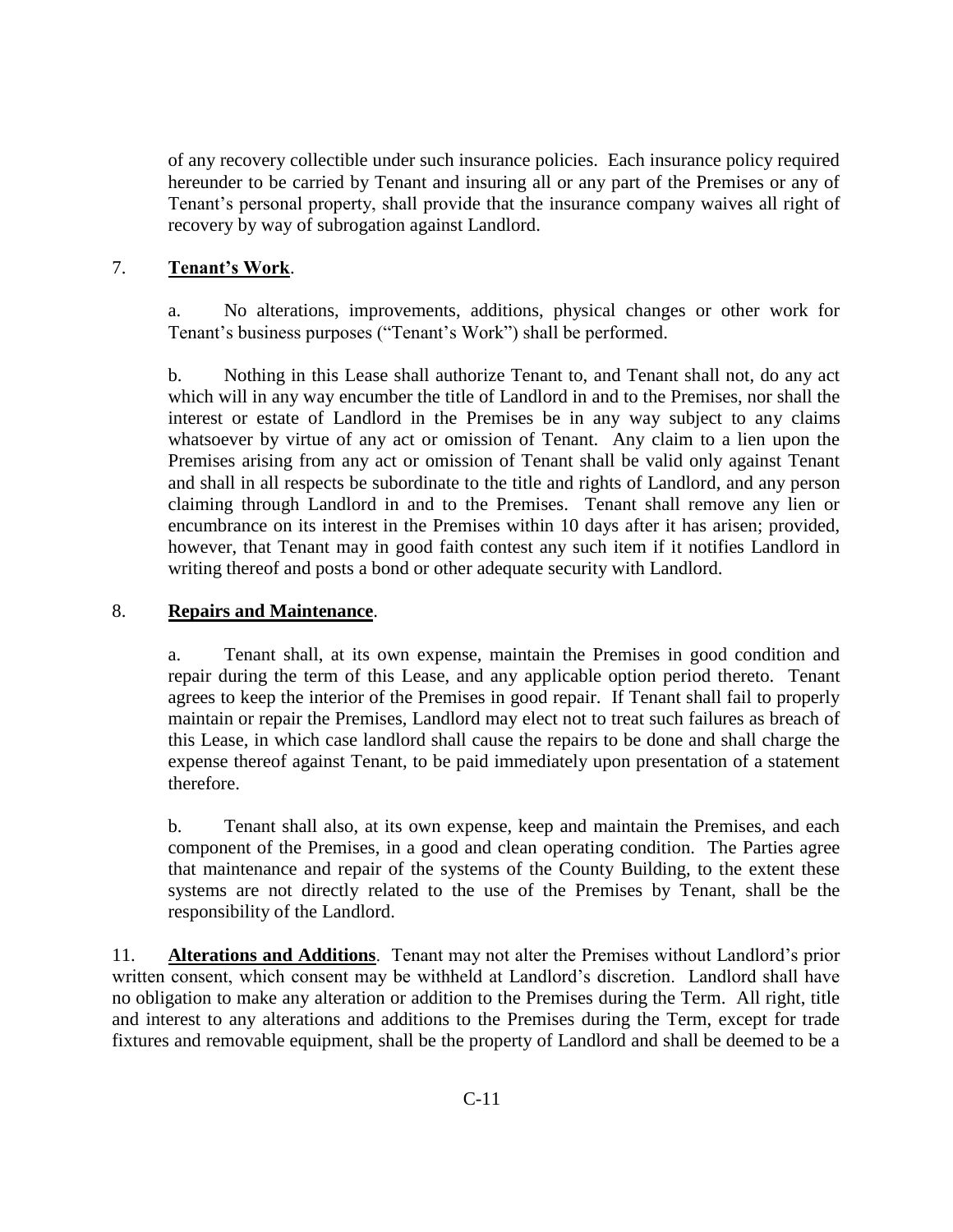part of the Premises, and shall remain on, and be surrendered with the Premises upon the termination of this Lease, without cost or expense to Landlord.

12. **Utilities**. Landlord shall provide all gas, heat, light, power, water, sewer and any additional utilities to the Premises.

## 13. **Restoration**.

a. Subject to the provisions of subparagraph (b) below, if the Premises shall be rendered untenantable by fire or other casualty, Landlord shall (to the extent of available insurance proceeds) restore them and make them tenantable as soon as possible. Except in the case of damage caused by Tenant or its agents, employees, contractors, guests or licensees, Rent shall abate during the period of untenantability in proportion to the area of the Premises rendered untenantable. All such restoration shall be completed within 180 days of settlement with Landlord's insurance carriers or Tenant shall, as its sole remedy, be entitled to terminate this Lease.

b. If the Premises shall be so damaged by fire or other casualty that demolition or substantial reconstruction (more than 50% of their initial cost) is required, then Landlord or Tenant may terminate this Lease by notifying the Tenant of such termination within 30 days after the date of such damage. Rent shall be prorated to the date of such a termination.

c. Tenant shall immediately notify Landlord of the occurrence of a fire or other casualty and shall, at its expense, restore or replace its personal property, fixtures and tenant improvements. There shall be no abatement of Rent during any delay caused by the failure of Tenant to complete its restoration and repair work.

#### 14. **Assignment and Subletting**.

a. Tenant may assign this Lease or sublet all or any part of the Premises to the Reed City Area District Library at any time during the duration of this Lease. The parties approve the Assignment of Lease in substantially the form attached hereto as "**Exhibit**  A."<sup>1</sup> Further, the parties shall execute the Assignment of Lease in substantially the form attached as "Exhibit A" provided that the Reed City Area District Library Agreement is approved by the State Librarian pursuant to the District Library Establishment Act and the Tenant is current in the payment of rent, not otherwise in default under the Lease's terms and conditions, and the Lease is in full force and effect.

<sup>&</sup>lt;sup>1</sup>The Assignment of Lease is attached as Schedule 2 to Exhibit C of the District Library Agreement.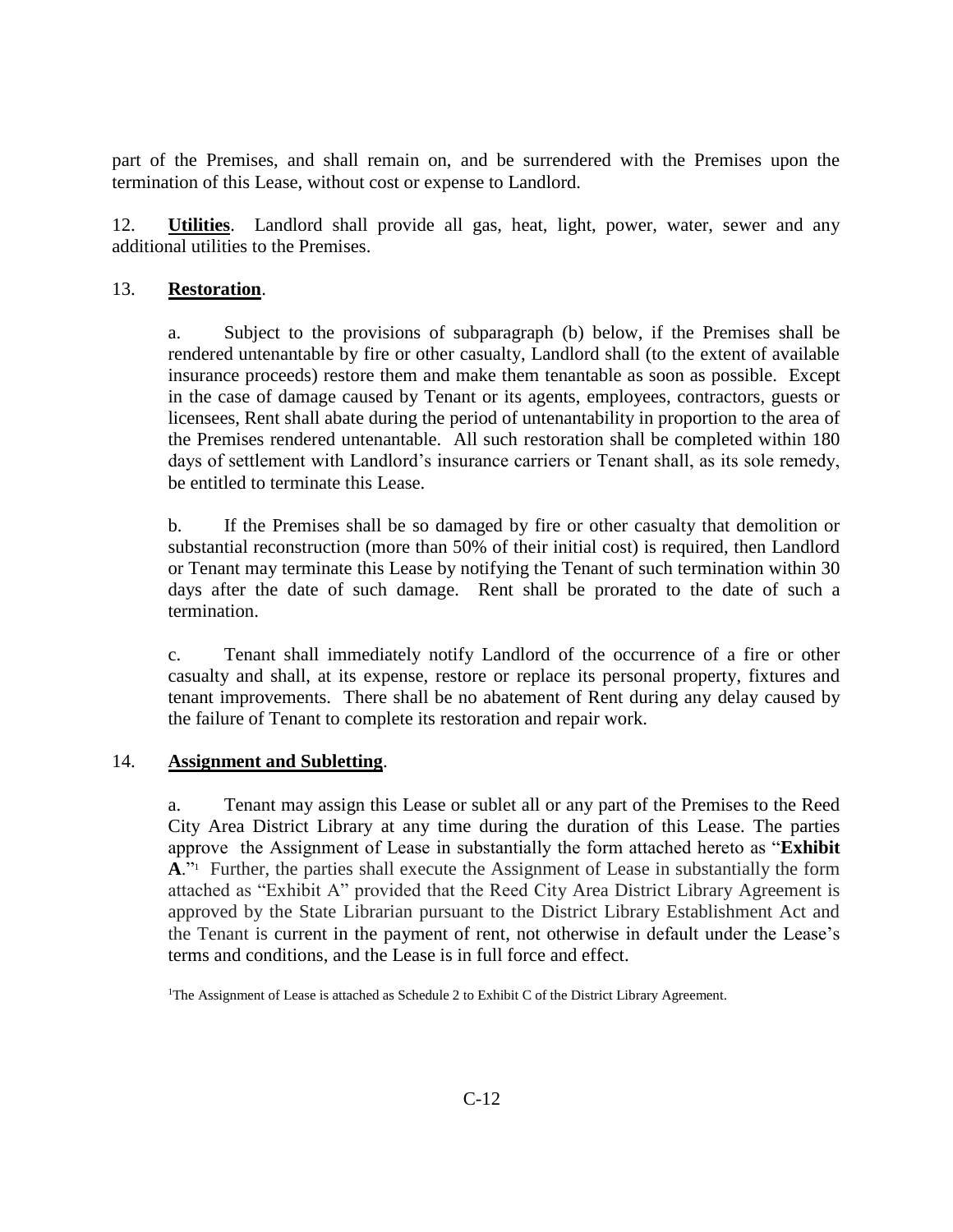b. Tenant may not assign this Lease or sublet all or any part of the Premises at any time during the term of this to any other entity, other than the entity contemplated in subsection (a.) above, without the prior consent of Landlord, which may be withheld for any reason.

c. Landlord may assign this Lease, and, upon the assignee's written assumption of Landlord's obligations hereunder, Landlord shall have no further obligations to Tenant under this Lease.

d. In the event the Reed City Area District Library is established and the Assignment of Lease occurs, this Lease may be terminated by Tenant upon 30 days prior written notice.

15. **Landlord's Right to Perform; Access to Premises**. Landlord may perform any obligations of Tenant which Tenant has failed to perform. Tenant shall reimburse Landlord for all payments made and expenses incurred.

Landlord shall have the right to enter upon the Premises during reasonable business hours for the purpose of inspecting them, preventing waste, loss or destruction, enforcing any of its rights or powers under this Lease, or making such repairs or alterations as it is obligated to make under the terms of this Lease or which Landlord may elect to perform following Tenant's failure to do so. Whenever possible, Landlord shall give notice prior to entry.

If in the case of an emergency Tenant is not present to open and permit an entry into the Premises, Landlord or Landlord's agents may enter the same by master key or, if necessary to the protection of life or property, forcibly. In no event shall the obligations of Tenant hereunder be affected by any such entry.

16. **Default and Remedies**. If Tenant shall fail to make any payment of any Rent due hereunder for a period of 30 days following the date when due, or if default shall continue in the performance of any of the other covenants or conditions which Tenant is required to observe and perform under this Lease for a period of 30 days following written notice of such failure, or if Tenant shall abandon or vacate the Premises during the Term of the Lease, or if the interest of Tenant in this Lease shall be levied upon under execution or other legal process, or if any petition shall be filed by or against Tenant in a court of bankruptcy, or if Tenant shall be declared insolvent according to law, or make an assignment for the benefit of creditors, or if Tenant shall dissolve, then Landlord may, but need not, treat the occurrence of any one or more of the foregoing events as a breach of this Lease, and thereupon may, at its option, without any further notice or demand of any kind to Tenant or any other person, have any one or more of the following-described remedies in addition to all other rights and remedies provided at law or in equity: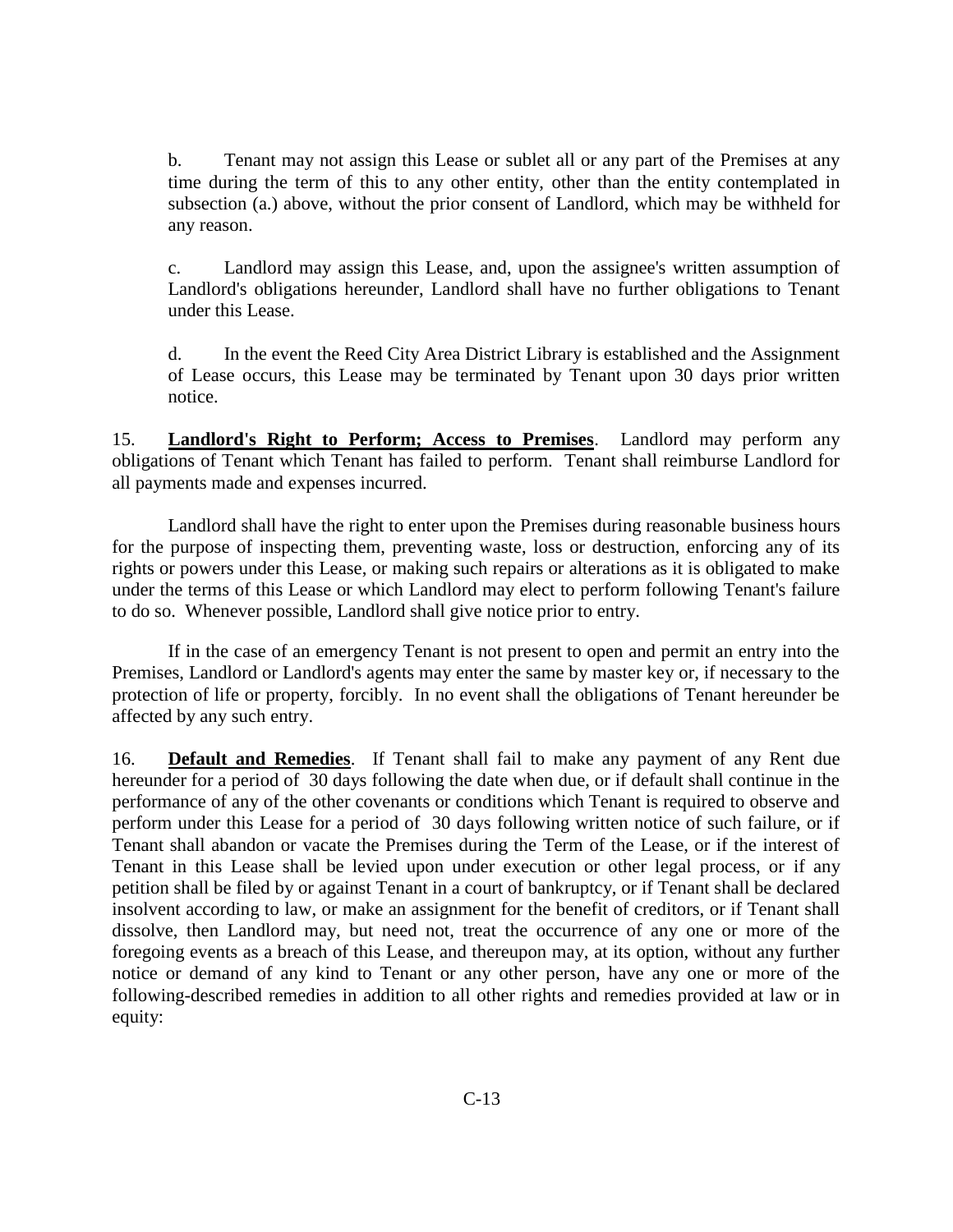a. Terminate this Lease, repossess the Premises in accordance with the provisions of this Lease.

b. Without waiving its right to terminate this Lease, terminate Tenant's right of possession and repossess the Premises without demand or notice of any kind to Tenant, in which case Landlord may relet all or any part of the Premises.

c. Have specific performance of Tenant's obligations.

d. Cure the default and recover the cost of curing as additional rent due on demand.

17. **Termination; Surrender of Possession**. Upon the expiration or termination of this Lease, whether by lapse of time, operation of law or pursuant to the provisions of this Lease, Tenant shall:

a. Restore the Premises to its condition at the completion of Tenant's Work, ordinary wear and tear excepted, remove all of its personal property and trade fixtures from the Property and repair any damage caused by such removal.

b. Surrender possession of the Premises to Landlord.

c. Upon the request of Landlord, at Tenant's cost and expense, remove from the exterior and interior of the Property all fixtures and signs, symbols and trademarks which are connected with or associated specifically with Tenant's business and repair any damages to the Property caused by such removal.

If Tenant shall fail or refuse to restore the Premises and the Property as hereinabove provided, Landlord may do so and recover its cost for so doing.

If Tenant fails to remove all of its personal property from the Premises and the Property as required under subparagraph (a) above, Landlord may (i) treat Tenant's failure as an offer to transfer title to the personal property from Tenant to Landlord, with title passing to Landlord as a bill of sale under this Lease or (ii) treat Tenant's failure as a permanent abandonment of the personal property. In either event, Landlord may keep, remove, store, destroy, discard or otherwise dispose of Tenant's personal property at Landlord's discretion without liability to Tenant or any other person.

18. **Quiet Enjoyment**. Landlord covenants that, upon Tenant's paying the rent and performing all of the terms, covenants and conditions Tenant is to perform hereunder, Tenant shall peaceably and quietly enjoy the Premises hereby demised, free of claims of paramount title or of any person claiming under or through Landlord, and free and clear of all exceptions,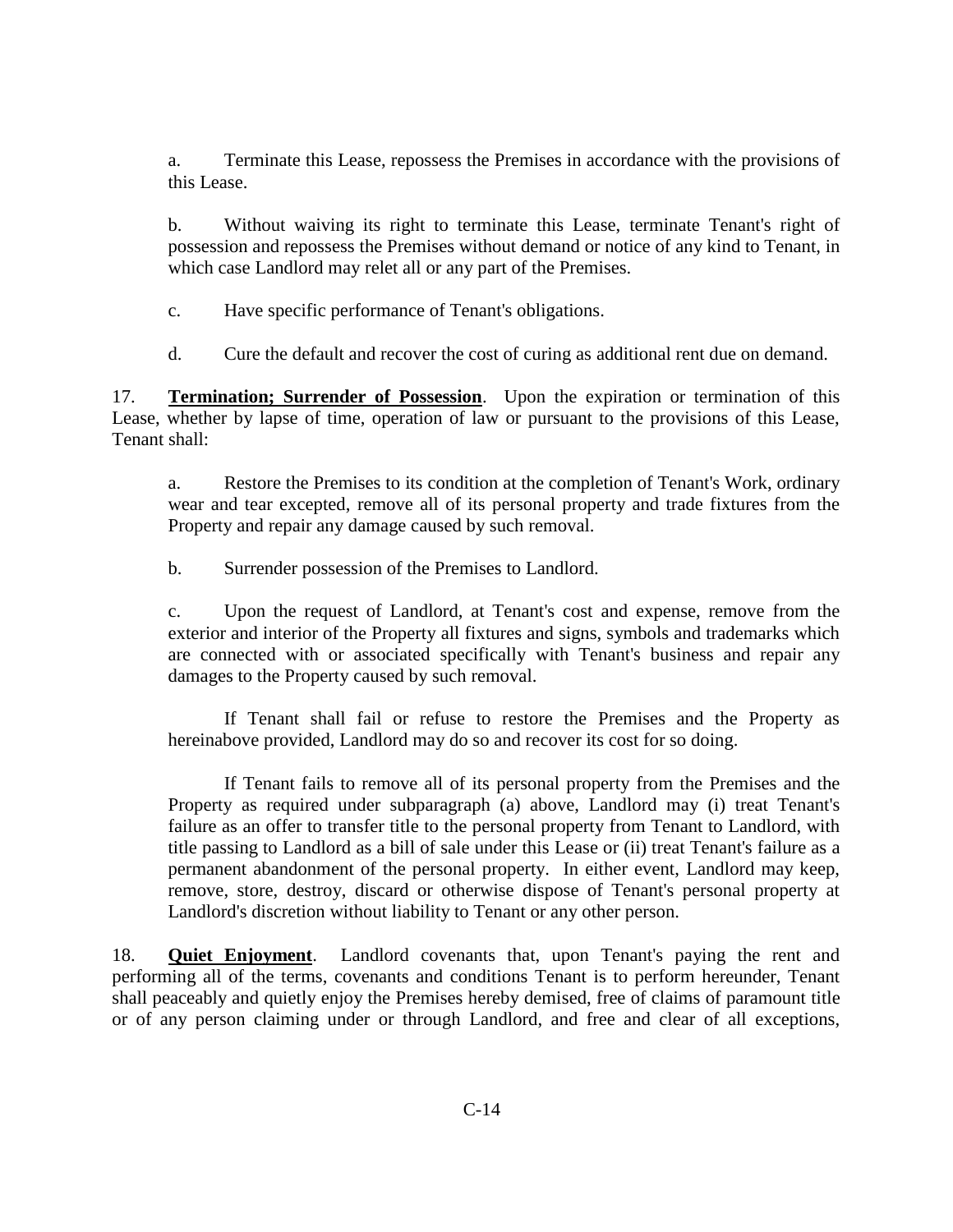reservations or encumbrances other than those set forth herein, and those Tenant subsequently approves in writing.

19. **Holding Over**. Tenant acknowledges that its holding over beyond the time of the termination or expiration of this Lease will cause Landlord additional expense. If Tenant shall remain in possession of the Premises, or any part thereof, after the termination or expiration of this Lease, Tenant shall acquire no rights with respect to the Premises. Tenant shall, however, pay Landlord, as liquidated damages, twice the amount of Rent, both base and additional, which would have been due for a like period of occupancy during the Term hereof. The provisions of this clause shall not operate as a waiver by Landlord of any right it may otherwise enjoy.

20. **Successors and Assigns**. This Lease shall be binding upon and inure to the benefit of the parties hereto and their personal representatives, heirs, and, except as provided in Paragraph 15, their successors and assigns.

21. **Headings**. The headings contained herein are for the convenience of the parties and are not to be used in construing this Lease.

22. **Remedies Cumulative; Waiver**. All rights and remedies of Landlord hereunder are cumulative, and not exclusive, and shall be in addition to all other rights and remedies provided by applicable law. Failure to exercise or delay in exercising any right or remedy hereunder shall not operate as a waiver thereof, nor excuse future performance. No waiver, discharge or renunciation of any claim or right arising out of a breach of these terms and conditions shall be effective unless in a written document signed by the party so waiving and supported by consideration. Any waiver of any breach shall be a waiver of that breach only and not any other breach, whether prior or subsequent thereto.

23. **Applicable Law and Venue.** This Lease shall in all respects be governed by and construed in accordance with the laws of the State of Michigan without regard to any Michigan choice of law rules that would apply the laws of any other jurisdiction to the extent not inconsistent with or pre-empted by federal law. The County and the Tenant agree that the venue for the bringing of any legal or equitable action under this Lease shall be established in accordance with the statutes of the State of Michigan and/or Michigan Court Rules. In the event that any action is brought under this Agreement in Federal Court, the venue for such action shall be the Federal Judicial District of Michigan, Western District, Southern Division.

24. **Invalid/Unenforceable Provisions.** If any clause or provision of this Lease is rendered invalid or unenforceable because of any State or Federal statute or regulation or ruling by any tribunal of competent jurisdiction, that clause or provision shall be null and void, and any such invalidity or unenforceability shall not affect the validity or enforceability of the remainder of this Lease. Where the deletion of the invalid or unenforceable clause or provision would result in the illegality and/or unenforceability of this Lease, this Lease shall be considered to have terminated as of the date in which the clause or provision was rendered invalid or unenforceable.

25. **Notices**. All notices herein required shall be given in writing upon the parties at the addresses indicated on page 1 hereof. Any notice shall be deemed to have been given when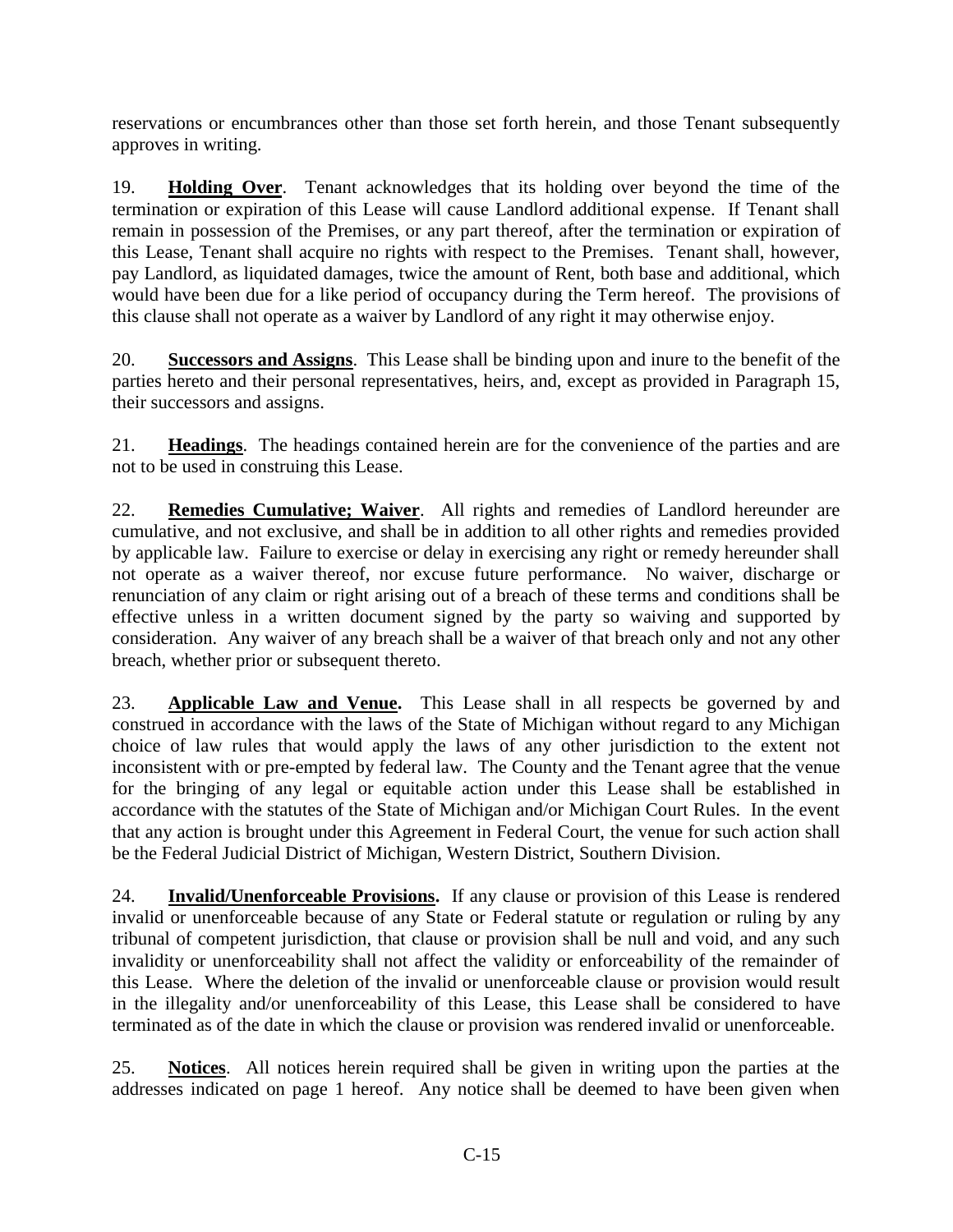personally delivered or when sent by certified mail, return receipt requested and postage prepaid. The addresses specified for notices herein may from time to time be changed by the written notice of one party to the other.

26. **Amendment**. This Lease represents the entire agreement between the parties. It may not be amended, altered or modified except by a writing signed by the party against whom enforcement of any waiver, change, modification or discharge is sought.

## 27. **Hazardous Substances**.

a. Tenant shall not cause or permit any Hazardous Substance to be used, generated, or disposed of on the Property by Tenant or its agents, employees, contractors, or invitees except in compliance with all federal, state, and local laws or regulations applicable to the Hazardous Substance. Tenant agrees that any use or storage of Hazardous Substances will be in areas where there is complete containment to prevent the release of a Hazardous Substance into the environment. If a Hazardous Substance is used, stored, generated, or disposed of on or in the Property by Tenant or its agents, employees, contractors or except as permitted above, or if the Property becomes contaminated in any manner for which Tenant is legally liable, Tenant shall indemnify and hold harmless the Landlord from any and all claims, damages, fines, judgments, penalties, costs, liabilities, or losses (including, without limitation, attorneys' fees, consultant, and expert fees) arising during or after the Lease Term as a result of the contamination. This indemnification includes, without limitation, costs incurred because of any investigation of the site or any cleanup, removal, or restoration mandated by a federal, state, or local agency or political subdivision. Without limitation of the foregoing, if Tenant causes the presence of any Hazardous Substance on the Property that results in contamination, Tenant shall immediately notify Landlord and shall promptly, at its expense, take all necessary action to return the Property to the condition existing prior to the presence of such Hazardous Substance on the Property. Tenant shall first obtain Landlord's approval for any such remedial action.

b. As used herein, "Hazardous Substance" means any substance that is toxic, ignitable, reactive, or corrosive and that is regulated by any local government, the state of Michigan, or the United States Government. "Hazardous Substance" includes any and all material or substances that are defined as "hazardous waste," "extremely hazardous waste," or a "hazardous substance" pursuant to state, federal, or local governmental law. "Hazardous Substance" includes but is not restricted to asbestos, polychlorobiphenyls ("PCBs") and petroleum.

c. The provisions of this Section shall be in addition to any other obligations and liabilities Tenant may have to Landlord in law or equity and shall survive the termination of the Lease.

28. **Complete Agreement.** This Lease and any additional or supplementary documents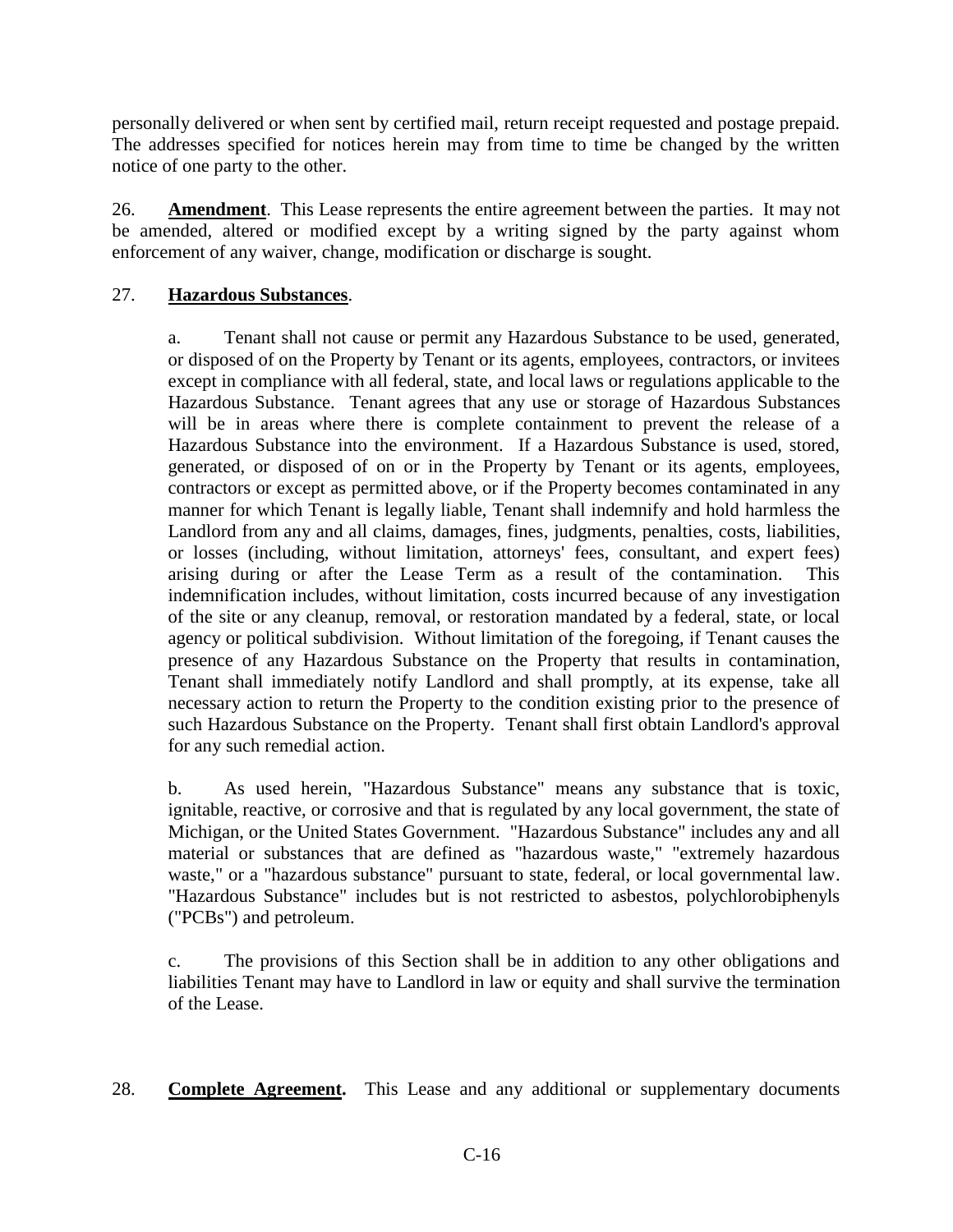incorporated herein by specific reference contain all the terms and conditions agreed upon by the parties hereto, and no other agreements, oral or otherwise, regarding the subject matter of this Agreement or any part thereof shall have any validity or bind any of the parties hereto.

29. **Certification of Authority to Sign Agreement.** The people signing on behalf of the parties hereto certify by their signatures that they are duly authorized to sign this Lease on behalf of said parties and that this Lease has been authorized by said parties.

THE AUTHORIZED REPRESENTATIVES OF THE PARTIES HERETO HAVE FULLY SIGNED THIS LEASE ON THE DAY AND YEAR FIRST ABOVE WRITTEN FOR THE LIBRARY LEASE.

LANDLORD: COUNTY OF OSCEOLA

By: \_\_\_\_\_\_\_\_\_\_\_\_\_\_\_\_\_\_\_\_\_\_\_\_\_\_\_ \_\_\_\_\_\_\_\_ \_\_\_\_\_\_\_\_\_, Chairperson Date County Board of Commissioners

TENANT: CITY OF REED CITY

By: \_\_\_\_\_\_\_\_\_\_\_\_\_\_\_\_\_\_\_\_\_\_\_\_\_\_\_ \_\_\_\_\_\_\_\_ Date  $Its: \_$ 

APPROVED AS TO FORM FOR COUNTY OF OSCEOLA COHL, STOKER & TOSKEY, P.C.

 $By:$ 

Mattis D. Nordfjord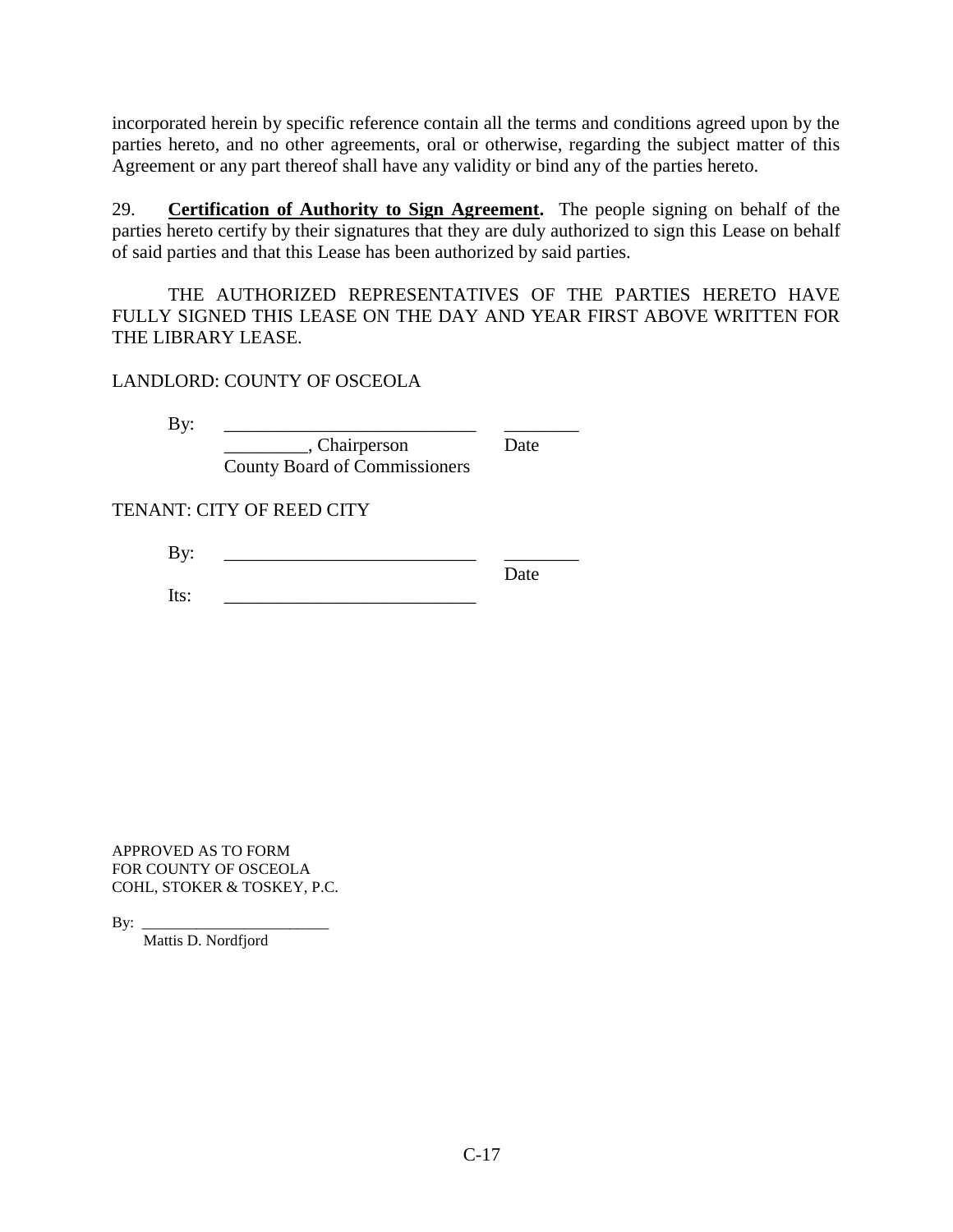## **SCHEDULE 3 TO EXHIBIT C**

## **LEGAL DESCRIPTION**

A parcel of land situated in Richmond Township (now City of Reed City), Osceola County, State of Michigan being more particularly described, to wit: Part of the Southeast ¼ of Section 16, Township 17 North, Range 10 West, described as: Commencing at the East ¼ Corner of said section 16, thence N89°06'43"W along the East - West ¼ line, 1723.50 feet to the Point of Beginning said point being on the centerline of Highway Business US -131 and 13 chains 59 links (596.54 feet) East of the Center ¼ Corner; thence continuing along the East - West ¼ line S89°04'54"W, 41.30 feet to the Southeast Corner of Lot 38, "Henry I. Bittner's Addition"; thence continuing along the East - West  $\frac{1}{4}$ line N89°27'48"W, 204.35 feet to the Southwest Corner of said lot; thence continuing along the East - West ¼ line N88°53'14"W, 69.26 feet; thence S01°22'16"W, 297.87 feet; thence S89°06'43"E, 335.05 feet; to the centerline of Highway Business US 131; said point being on a curve to the right; thence along said curve 187.13 feet; said curve having a radius of 1146.28 feet and a chord bearing and distance of N04°19'02"W, 156.91 feet; thence NOO°32'31"E continuing along said centerline, 114.01 feet to the Point of Beginning. Subject to an easement in favor of the Michigan State Police and Reed City Public Schools across the North 40 feet thereof,.

This conveyance is subject to the right-of-way, for driveway purposes reserved by the Bishop of the Diocese of Grand Rapids, Michigan, and his successors in office, in trust for St. Phillip Neal Parish, as set forth in the Warranty Deed date November 11, 1971, and recorded in Liber 299, Page 646, Osceola County Records. Being more particularly described as: Part of the Southeast <sup>1</sup>/4 of Section 16, Township 17 North, Range 10 West, described as Commencing at the East *1A* Corner of said section 16, thence N89°06'43"W along the East - West ¼ line, 1723.50 feet; thence continuing along the East - West ¼ line S89°04'54"W, 41.30 feet; thence continuing along the East - West ¼ line N89°27'48"W, 204.35 feet; thence continuing along the East -West ¼ line N88°53'14"W, 69.26 feet; thence S01°22'15"W, 197.87 feet to the Point of Beginning; thence continuing S01°22'16"W, 100.00 feet; thence S89°06'43"E, 335.05 feet; to the centerline of Highway Business US -131; said point being on a curve to the right; thence along said curve 77.57 feet; said curve having a radius of 1146.28 feet and a chord bearing a distance of N07°09'44"W, 77.55 feet; thence N85°00'26"W, 324.17 feet to the Point of Beginning.

Also subject to the Right of Way of Business US-131 across the Westerly 43 feet, thereof.

Also subject to any easements, restrictions or covenants of record, if any.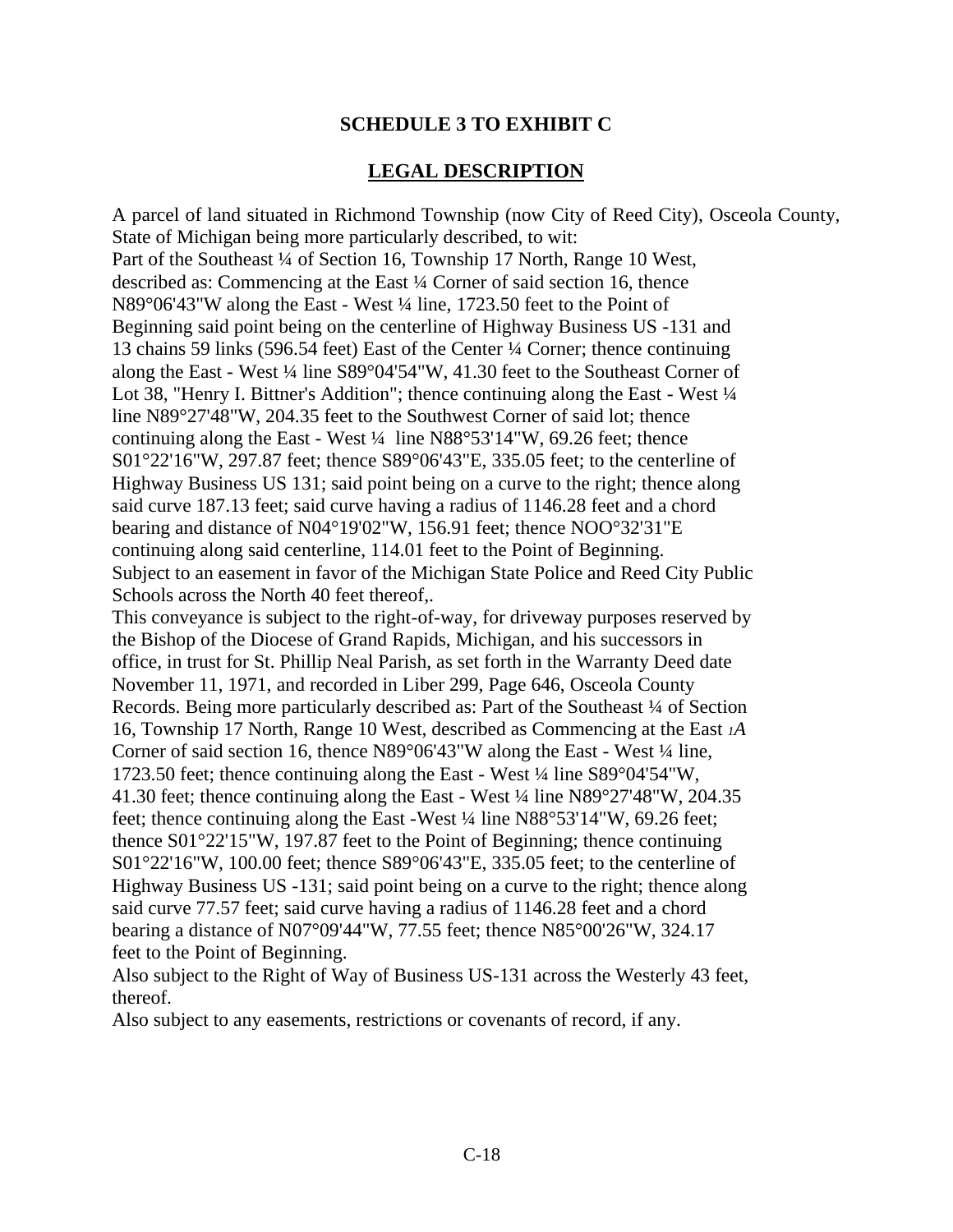#### **EXHIBIT D**

#### **ASSIGNMENT OF LIBRARY CONTRACTS**

**THIS ASSIGNMENT**, made as of this 1st day of April, 2014, from the **CITY OF REED CITY**, a Michigan municipal corporation and the **REED CITY PUBLIC LIBRARY**, a Michigan library, to the **REED CITY AREA DISTRICT LIBRARY**, a Michigan district library established pursuant to 1989 PA 24, as amended.

FOR VALUABLE CONSIDERATION, receipt of which is acknowledged, the City of Reed City and the Reed City Public Library hereby assign to the Reed City Area District Library, as of the date provided below, all of their right, title, interest in and to all contracts and agreements of or relating to the Reed City Public Library including, without limitation, the contracts identified on Exhibit D-1 attached hereto.

This Assignment shall be effective as of the Effective Date of the District Library Agreement (as defined therein). This Assignment is made in fulfillment of Section IV.F. of the District Library Agreement.

This Assignment shall inure to the benefit of, and be binding upon, the City of Reed City, the Reed City Public Library, and the Reed City Area District Library and their respective successors and assigns.

IN WITNESS WHEREOF, the City of Reed City, the Reed City Public Library, and the Reed City Area District Library have executed this Assignment as of this 1st day of April, 2014.

#### **CITY OF REED CITY REED CITY PUBLIC LIBRARY**

| By: $\overline{\phantom{a}}$ | By: $\qquad \qquad$             |
|------------------------------|---------------------------------|
| Its: Mayor                   |                                 |
| By: $\qquad \qquad$          |                                 |
| Its: Clerk                   |                                 |
|                              | REED CITY AREA DISTRICT LIBRARY |
|                              |                                 |
|                              | Its: $\qquad \qquad$            |
|                              | By: $\overline{\phantom{a}}$    |
|                              | Its: $\qquad \qquad$            |